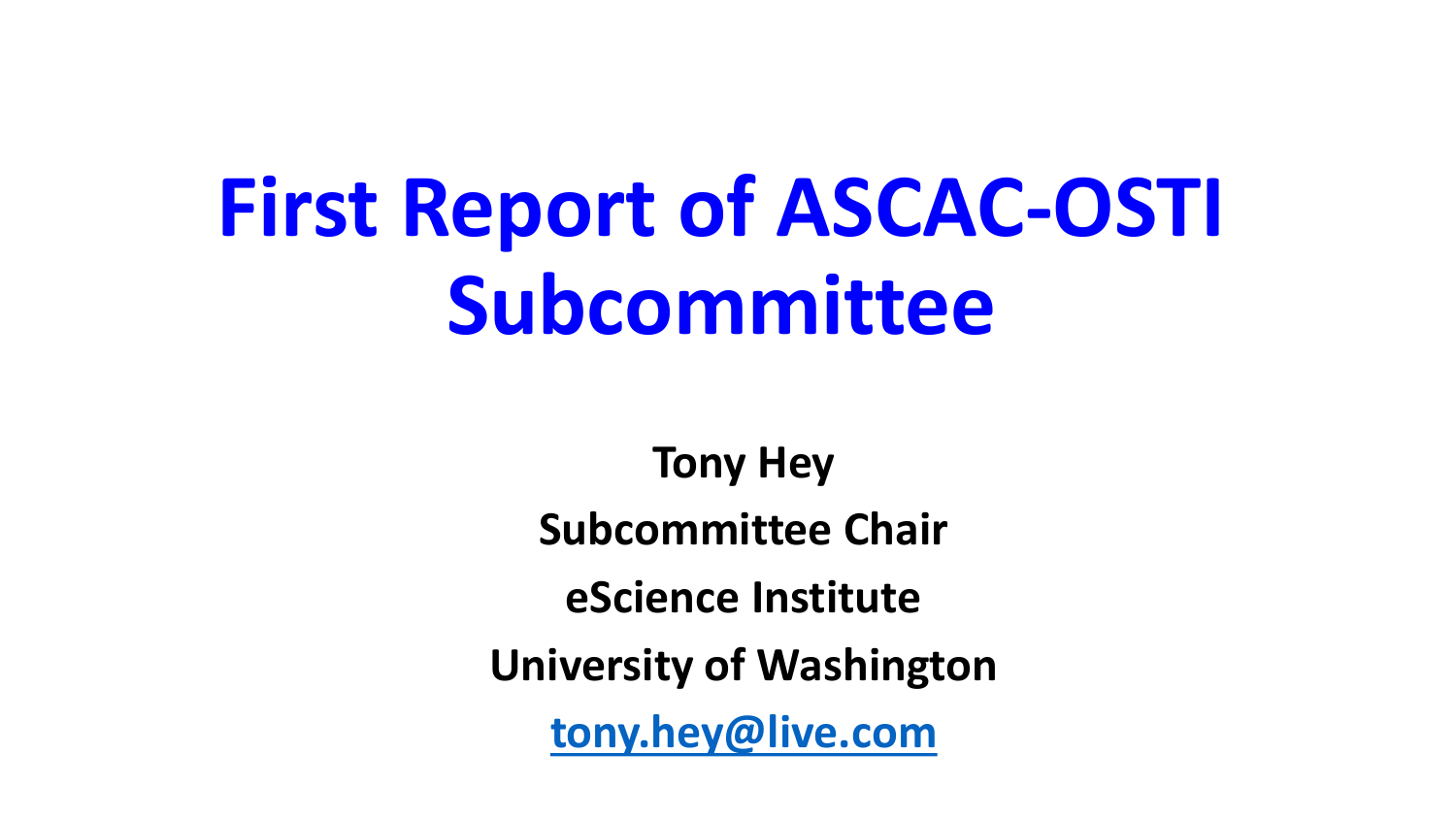### **What Is OSTI?**

OSTI is a program within DOE's Office of Science, with a corporate responsibility for ensuring access to DOE R&D results.

**Since 1947!**



Public access to unclassified, unlimited

Restricted access to classified and sensitive

Slide courtesy of Brian Hitson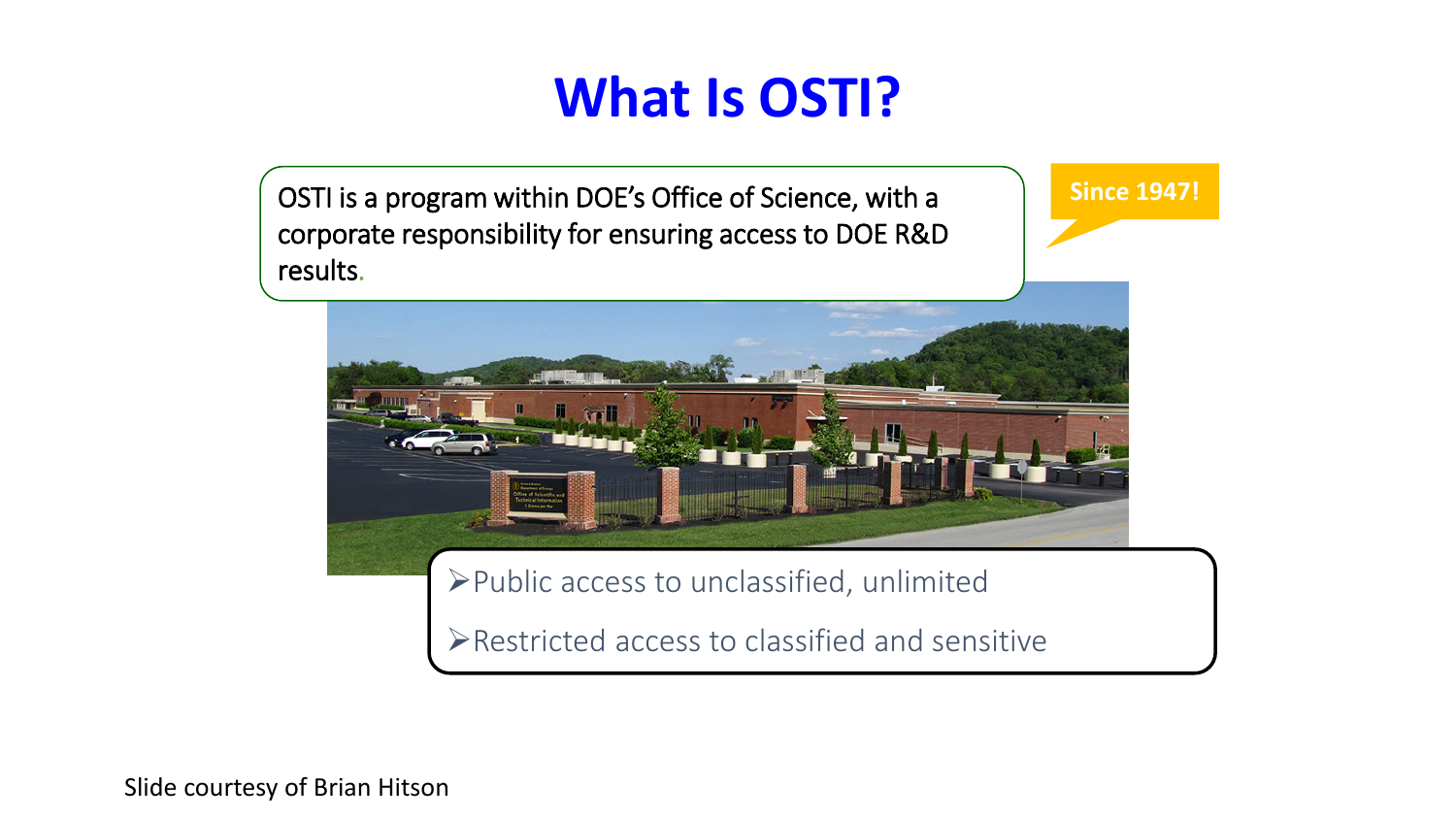### **DOE STI Program**

- OSTI manages agency-wide program STIP
	- Responsibilities defined in DOE O 241.1B
	- Broad network of STI managers across DOE complex
	- R&D results collected electronically from Labs and Grantees
	- STI Submissions by year FY12 20,205 FY14 41,867 FY13 28,793





Slide courtesy of Brian Hitson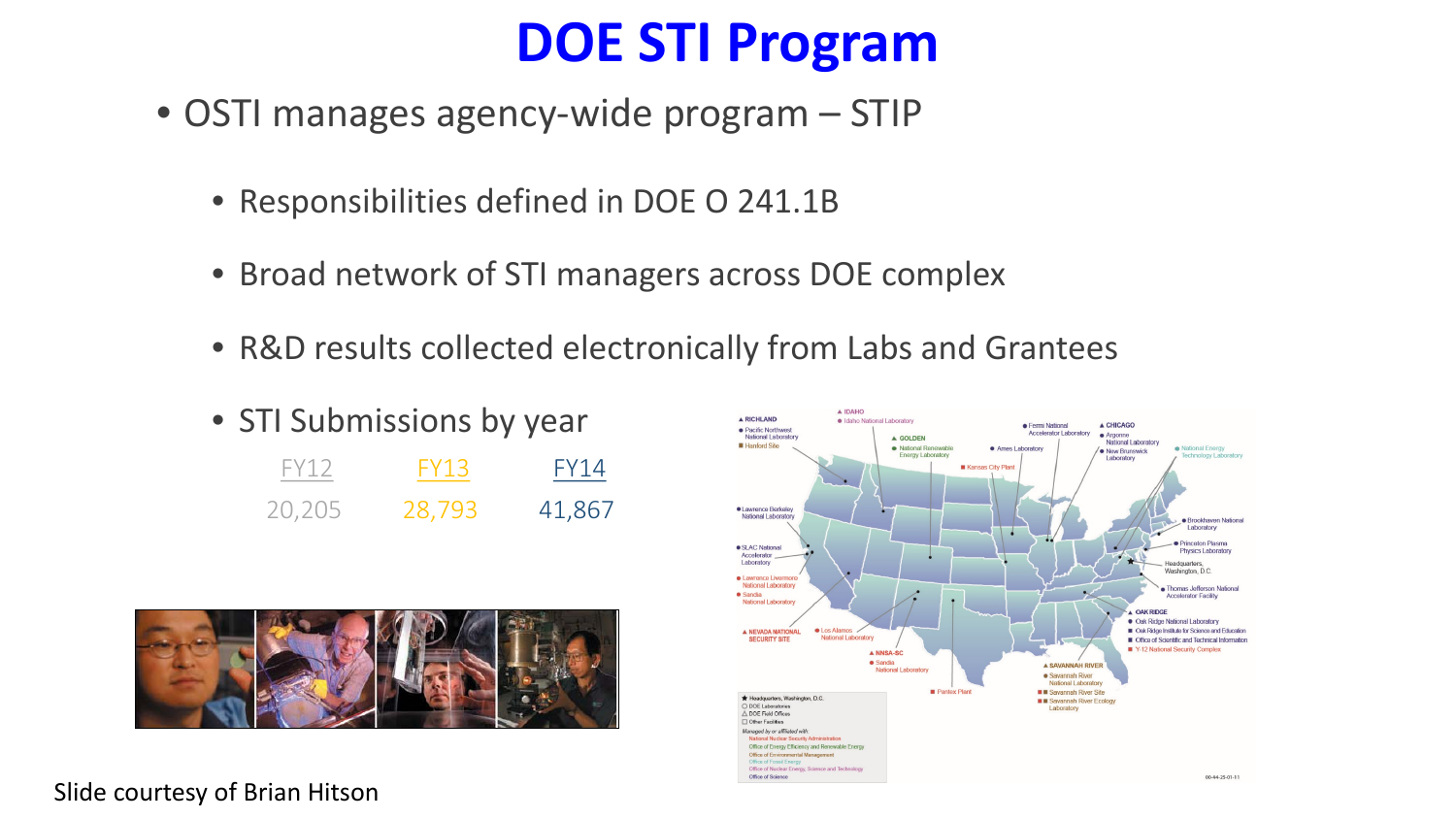## **Context: OSTP Memorandum**

- Directive requiring the major Federal Funding agencies *"to develop a plan to support increased public access to the results of research funded by the Federal Government."*
- The memorandum defines digital data *"as the digital recorded factual material commonly accepted in the scientific community as necessary to validate research findings including data sets used to support scholarly publications, but does not include laboratory notebooks, preliminary analyses, drafts of scientific papers, plans for future research, peer review reports, communications with colleagues, or physical objects, such as laboratory specimens."*

22 February 2013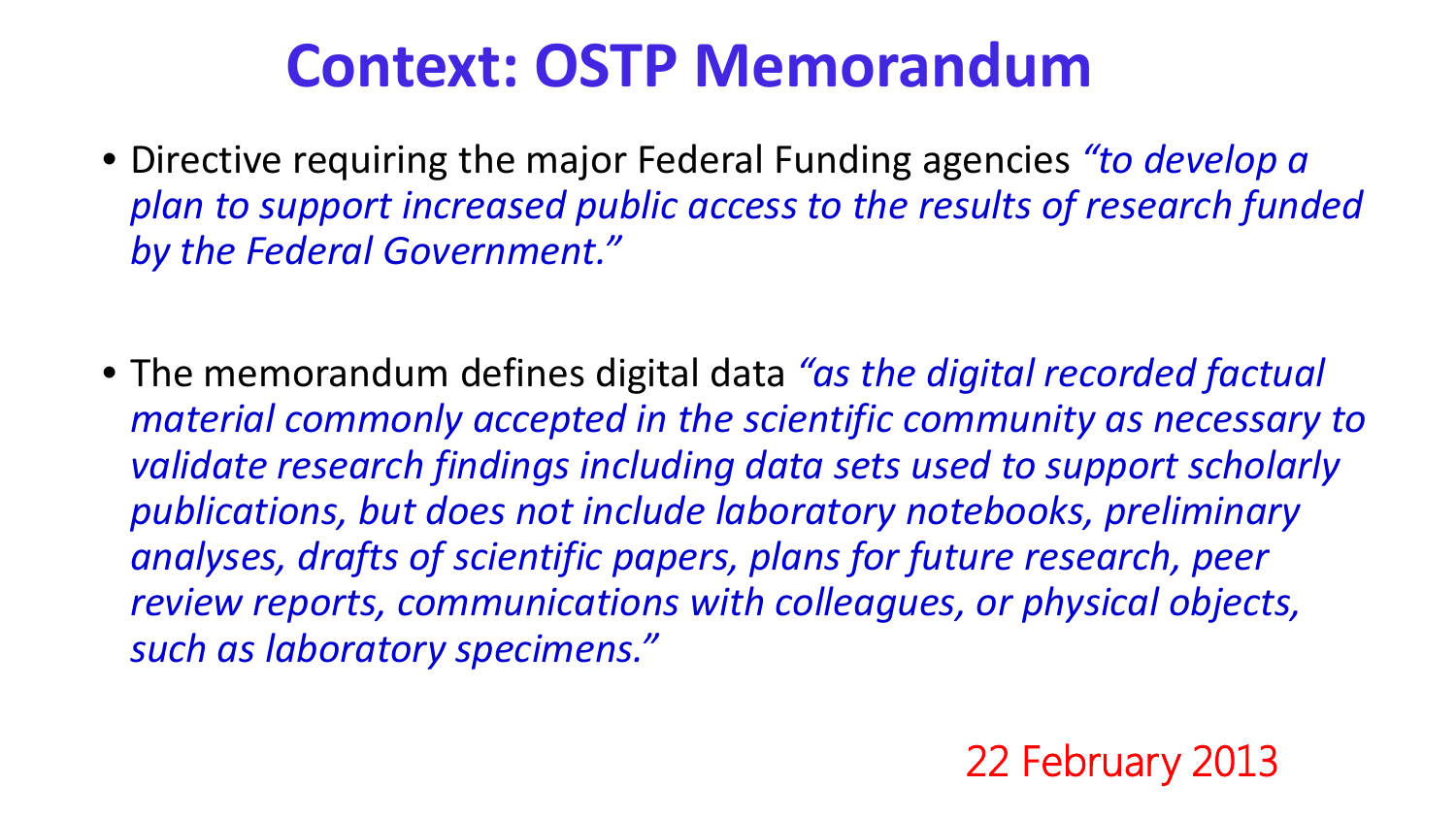## **DOE Public Access Plan, July 24, 2014**

#### **Public Access to Scientific Publications**

- OSTI is responsible for operating and maintaining DOE's public access system and network
- The submission of accepted manuscripts and publication metadata to DOE will be a condition of funding
- The Department proposes to host a portal, PAGES, which will provide metadata and abstracts for publications resulting from DOE funding
- In cases where the publisher's VoR is publicly available, PAGES will direct the user to this VoR with a direct link to the publisher's website
- In cases where the publisher does not provide public access, PAGES will direct the reader to the accepted manuscript hosted in an institutional repository with a link provided by the author
- In cases where the full text is not publicly accessible through publisher or institutional repositories, OSTI will host the accepted manuscript, submitted by the author, available through PAGES.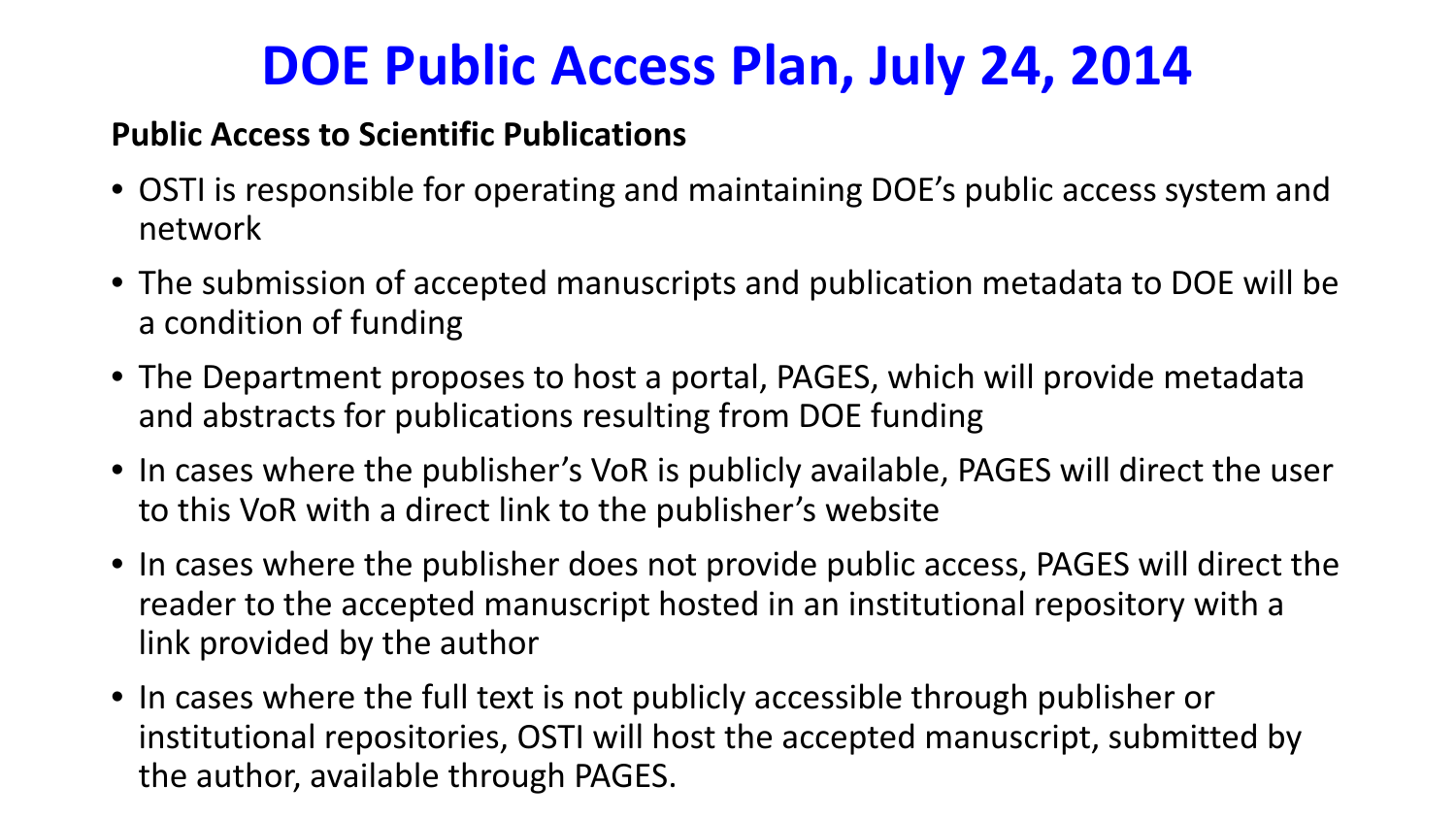## **The Charge Letter**

Requested ASCAC establish a standing subcommittee for an initial period of two years to advise the Office of Science on matters associated with the DOE Office of Scientific and Technical Information (OSTI).

As its first activity, the ASCAC-STI subcommittee was asked to examine the following four questions:

- a) Are the current OSTI products and services best in class and are they the most critical for the OSTI mission given the present constrained budget environment?
- b) Do OSTI products and services fulfill customer needs now?
- c) Are the OSTI products and services positioned to evolve to fulfill customer needs in the future? Has the OSTI strategic plan appropriately addressed the rapid evolution of technologies, research product types, and ways in which research results are communicated and shared?
- d) What is the national and international standing of OSTI with respect to similar organizations whether at other U.S. Federal Agencies, DOE Laboratories, or universities? In what areas must OSTI be a clear leader to fulfill its mandated responsibilities to the DOE?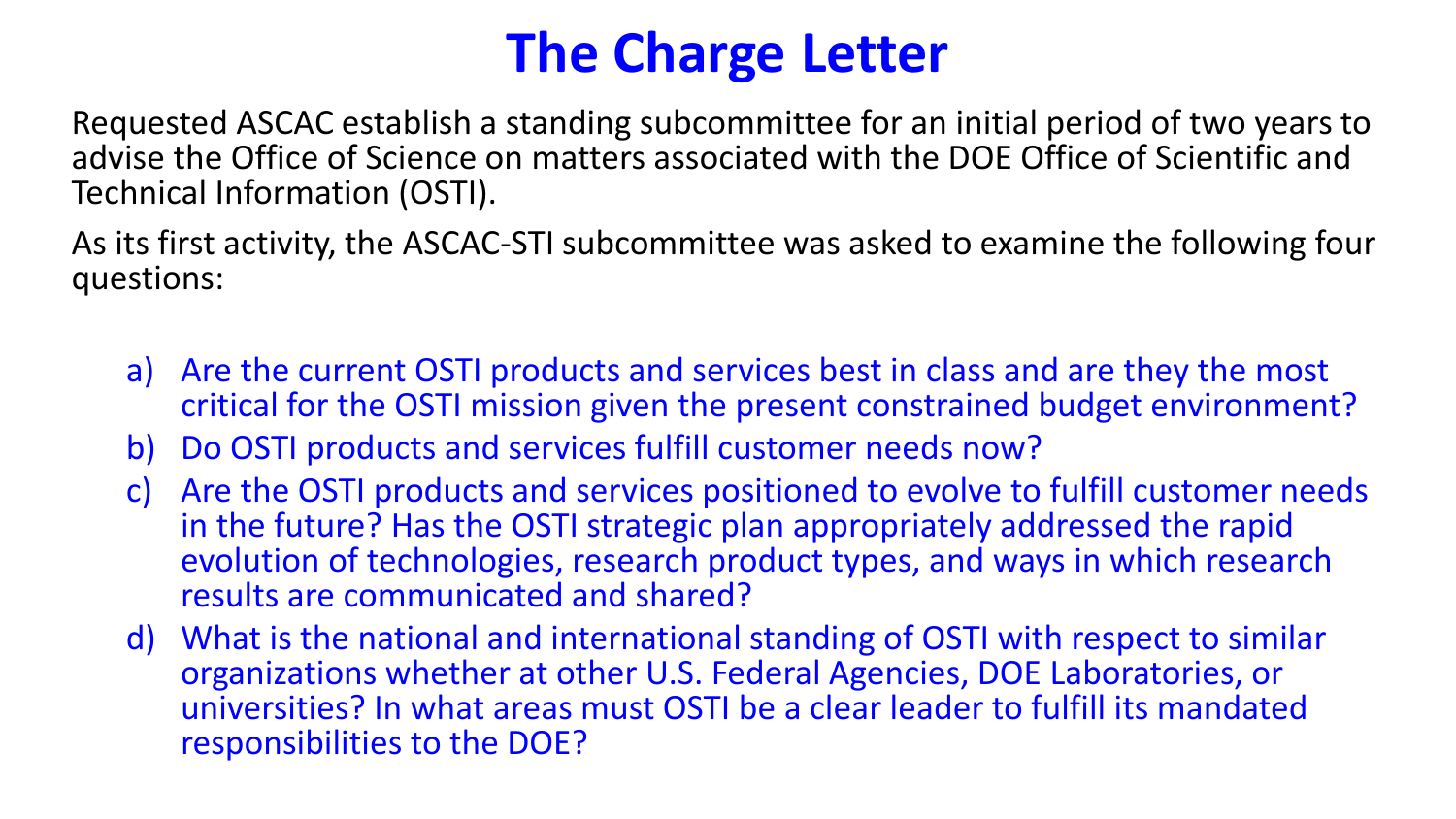### **Additional Guidance from the Office of Science**

Additional guidance was later provided to the subcommittee by the Office of Science in the form of four succinct questions:

- Is the mission statement sensible in the light of the statutory authorities?
- Is OSTI organized and staffed to accomplish today's mission?
- Are the current and planned OSTI products and services the correct ones?
- What suggestions would the subcommittee make for the next steps?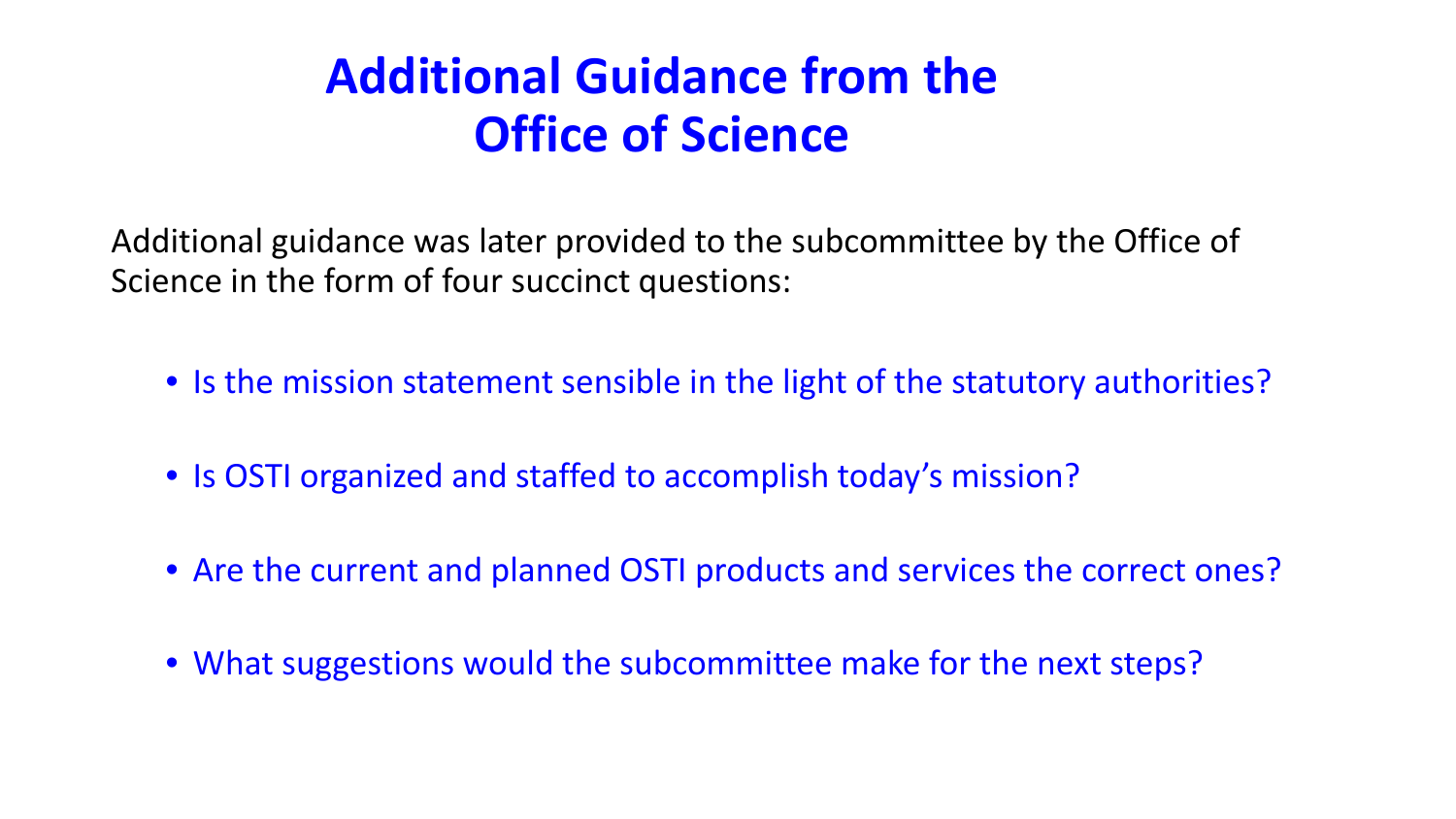### **OSTI Mission and Authorities**

#### **Mission**

Advance science and sustain technological creativity by making R&D findings available and useful to Department of Energy (DOE)<br>researchers and the public.

#### **Authorities**

- Energy Policy Act of 2005 (P.L. 109-58), Section 982, called out responsibility of OSTI: "The Secretary, through the Office of Scientific and Technical Information, shall maintain within the Department publicly available c
- **Department of Energy Organization Act of 1977 (P.L. 95-91)** provided for maintaining a central source of information and disseminating information (42 U.S.C. Sec. 5916, 7112).
- Energy Reorganization Act of 1974 (P.L. 93-438) defined responsibilities for developing, collecting, distributing, and making scientific and technical information available for distribution (42 U.S.C. Sec. 5813, 5817).
- Atomic Energy Acts of 1946 (P.L. 79-585) and 1954, as amended (P.L. 83-703) established a program for the dissemination of unclassified scientific and technical information and for the control of classified information (42
- America COMPETES Act of 2007 (P.L. 110-69), Section 1009, and America COMPETES Reauthorization Act of 2010 (P.L. 111-358),<br>Sections 6623 and 6624, required that Federal agencies that conduct scientific research develop a regarding the public release of data and results of research.
- **Office of Science and Technology Policy Memorandum to Heads of Executive Departments and Agencies, February 22, 2013, 'Increasing Access to the Results of Federally Funded Scientific Research'**
- **DOE O 241.1B**, "Scientific and Technical Information Management"



Slide courtesy of Brian Hitson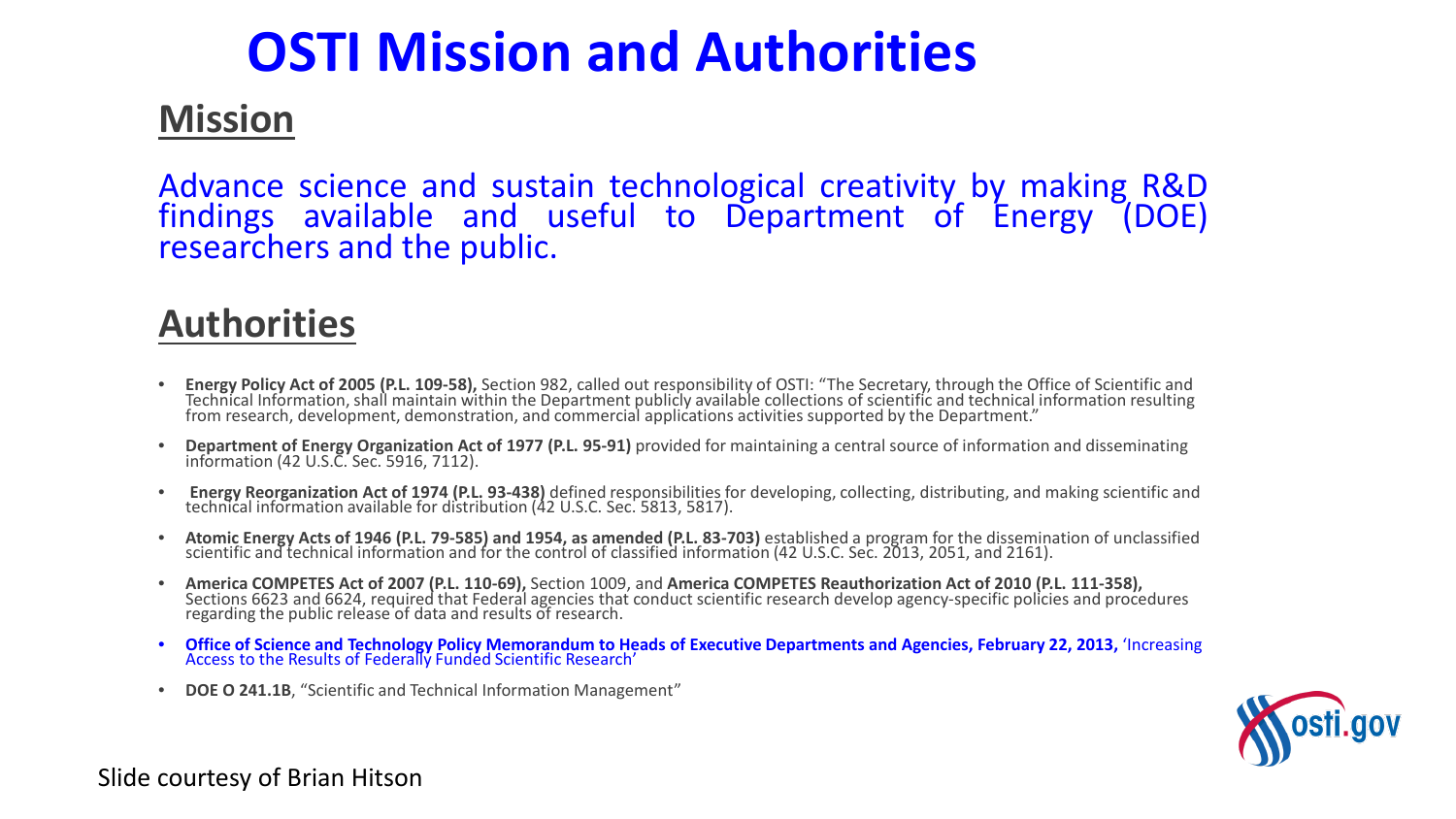### **ASCAC-OSTI Subcommittee Members**

Tony Hey (Chair, UW) Senior Data Science Fellow

- Deb Agarwal (LBNL)
	- Senior Staff Scientist
- Christine Borgman (UCLA)
	- Professor in Information Studies
- Concetta Cartaro (SLAC)
	- Experimental Physicist
- Silvia Crivelli (LBNL & UC Davis)
	- Research Associate
- Kerstin Kleese-Van Dam (PNNL)
	- Data Scientist
- Rick Luce (U of Oklahoma)
	- Dean of Libraries
- Arjun Shankar (ORNL)
	- Senior Research Scientist
- Anne Trefethen (Oxford UK)
	- CIO and PVC
- Alex Wade (Microsoft Research)
	- Director of Scholarly Communication
- Dean Williams (LLNL)
	- Analytics & Infm Mgmt Project Leader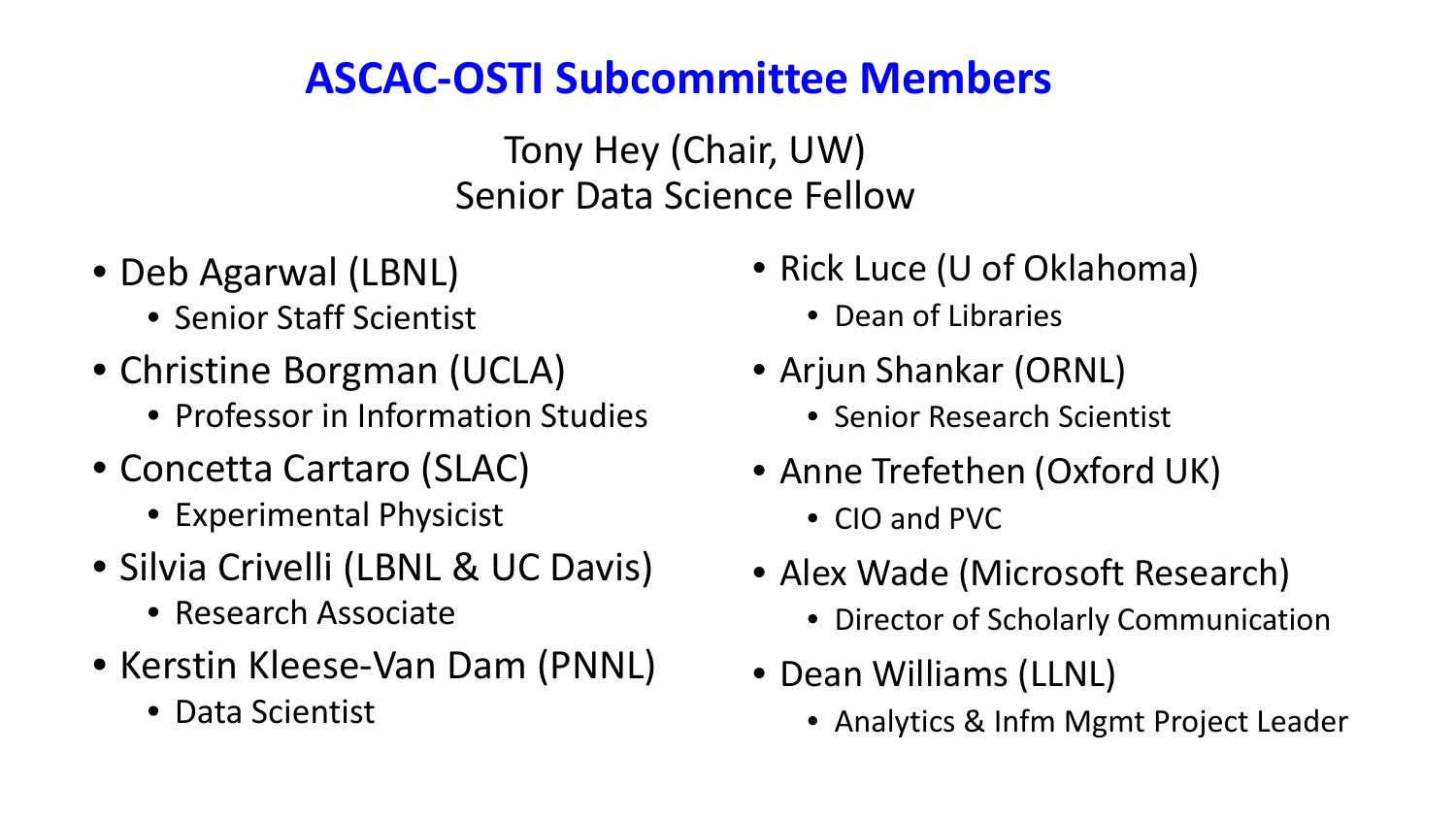## **OSTI Dissemination Products & Discovery Tools**

Produce search tools that make DOE R&D results available (see [www.osti.gov](http://www.osti.gov/) ).

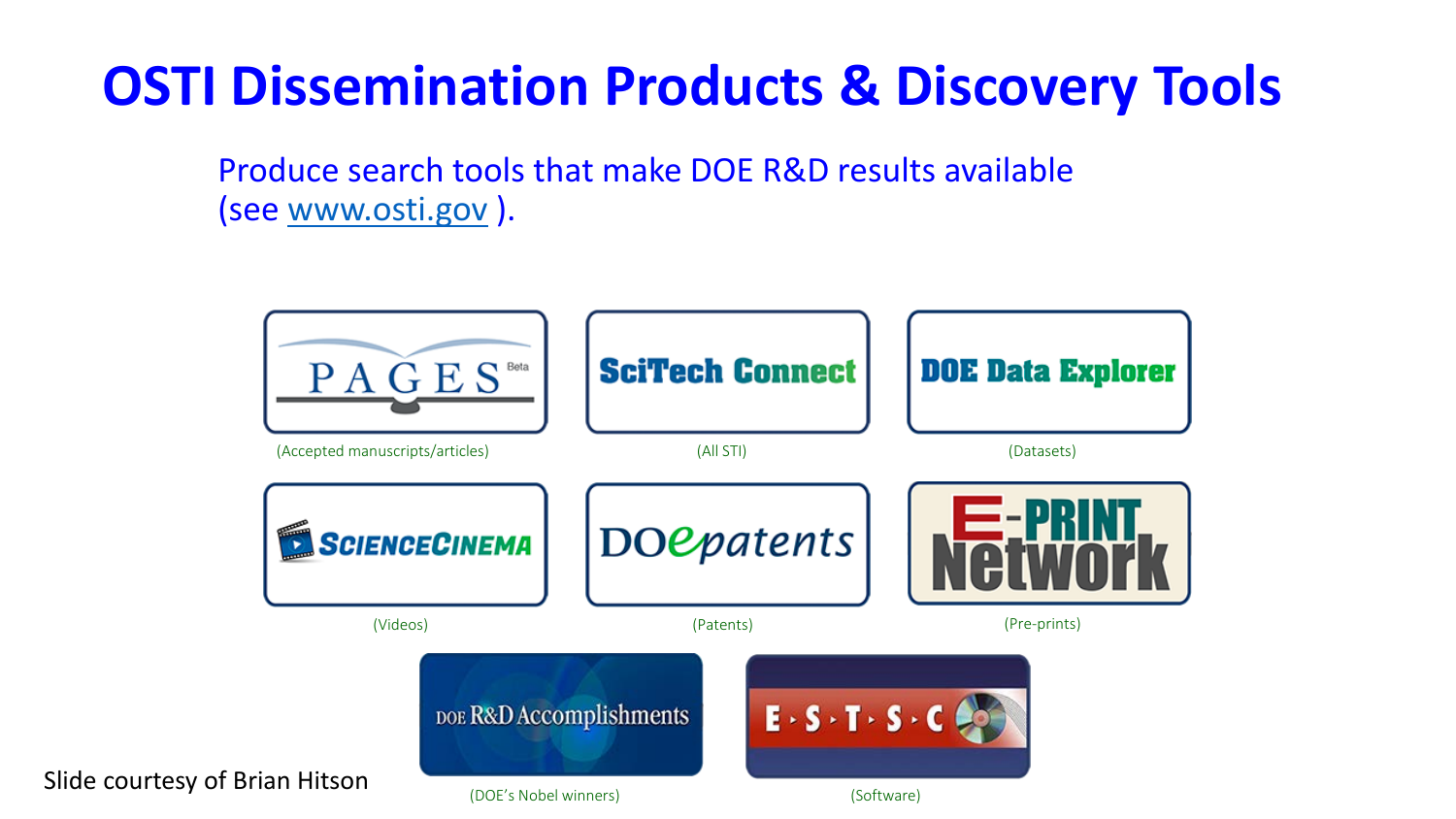## **Plus Three Federated Products**

-- Searching multiple databases and websites with a single query --



Covers R&D and other energy information from across DOE.



Databases and websites offer over 200 million pages of science information from the U.S. government.



Provides over 400 million pages of science information from databases and portals in 70+ countries, with multilingual search of 10 languages.

Slide courtesy of Brian Hitson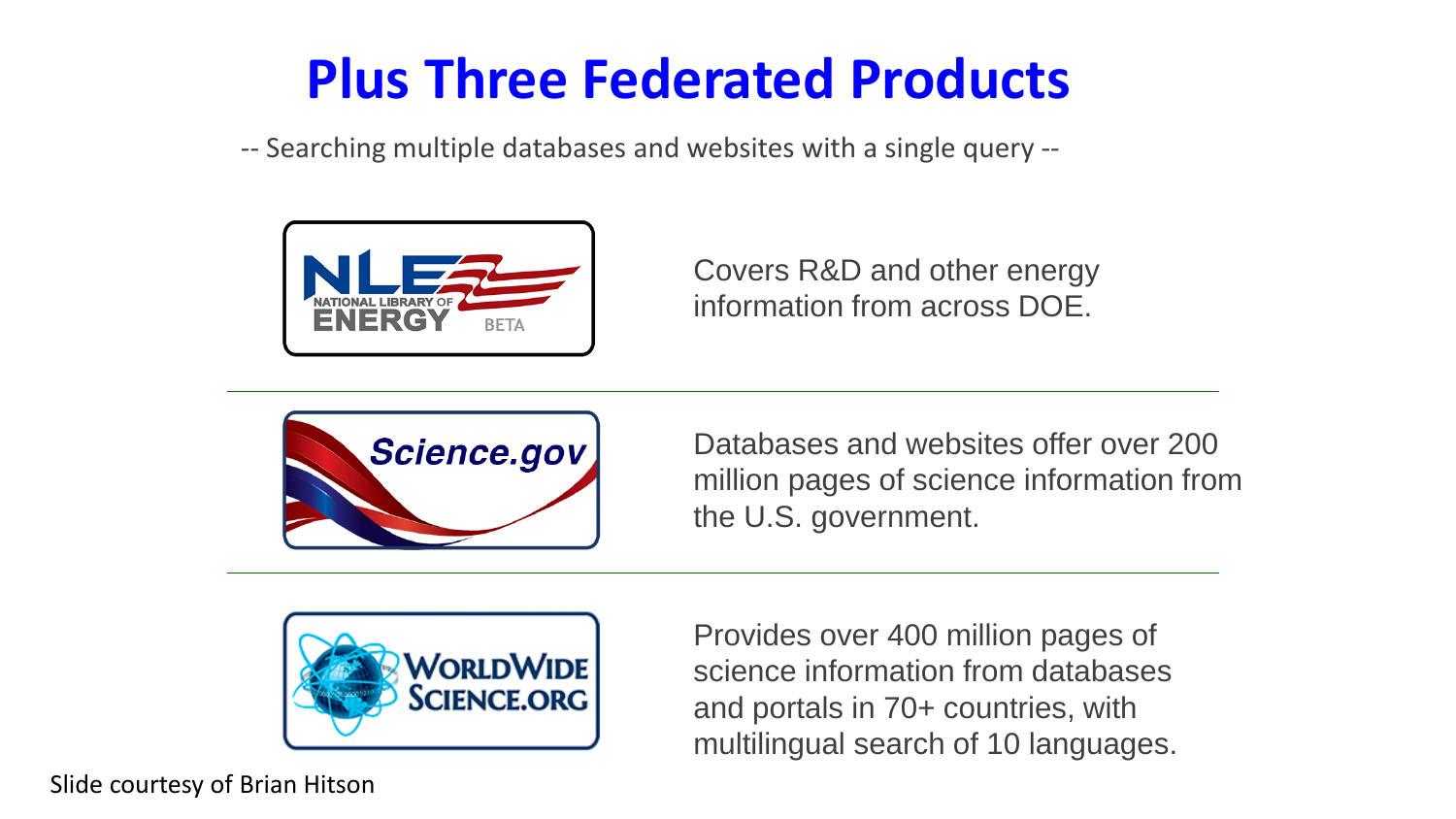### **Issues from the 2009 COV Report**

The COV report began by commending the leadership of OSTI on its motivated and capable workforce and its spirit of excellence and entrepreneurship. However, the COV also identified a number of concerns and suggestions for improvement:

- <sup>o</sup> The COV was concerned about the *'balance between its mission to provide ready access to DOE R&D results and its more entrepreneurial mission of making all scientific information available to the world.'*
- <sup>o</sup> The problem of a 'leaky pipeline' led to *'the existence of less than optimum capture of DOE R&D output.'*
- o A serious concern of the COV was that *'OSTI was not well known within DOE.'* One member recommended that OSTI should undertake a new action: *'listening to what DOE staff do, how they do it, and the challenges they face.'*
- <sup>o</sup> The COV recognized that OSTI had '*demonstrated a clear financially efficient plan to achieve [the expansion of digital access to DOE legacy reports].'* It was suggested that DOE should incur a one-time cost to place these resources in the public domain.
- <sup>o</sup> One COV member noted that *'OSTI is poised to be able to provide access to the primary literature, and to ensure its interoperability with the other publicly accessible databases it currently curates, providing a rich new resource that will facilitate new kinds of search and enable new kinds of computational research to take place.'*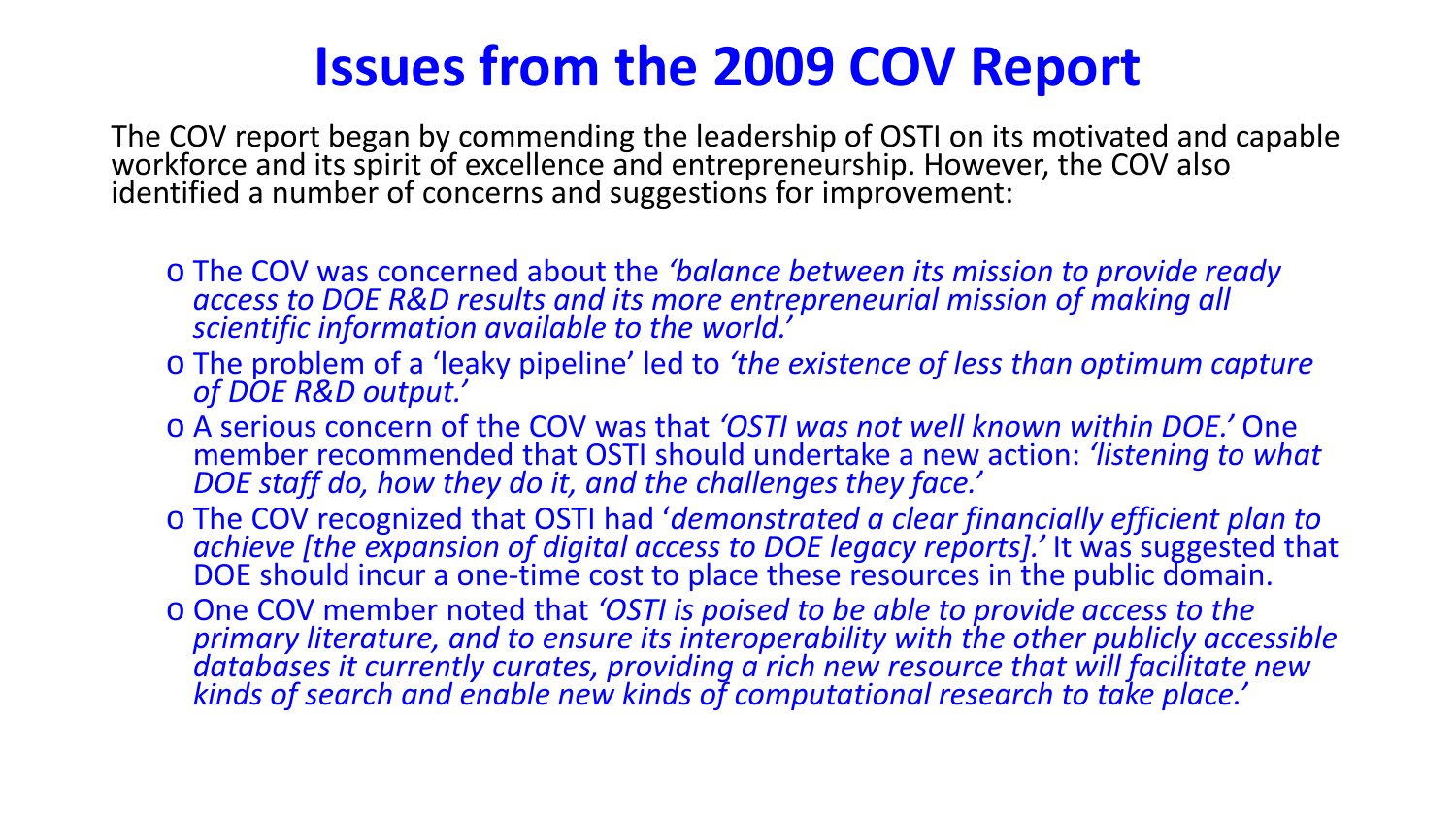### **Progress since 2009 COV Report**

- **Re-Focus/Re-Balance in 2014**
	- Consolidated/Eliminated seven products
	- Shifted resources to
		- a. improve product comprehensiveness and quality
		- b. Implement public access "within existing agency resources."
	- Developed FY15-19 Strategic Plan, emphasizing
		- Core functions of collect, preserve, and disseminate; public access
		- Evolution of new and emerging forms of STI (e.g. data, multimedia)
		- Comprehensiveness, quality, and performance metrics
- **Reorganized along three core functions:**
	- Acquisition and Information Programs
	- Preservation and Technology
	- Access and Operations
- **New role in increasing public access to journal articles**
	- Developed DOE's Public Access Plan
	- Launched PAGES<sup>Beta</sup> Public Access Gateway for Energy & Science (August 2014)
	- Revised Lab and Grantee submission requirements
	- "Hired" by NSF and DoD to develop or support their public access solutions
	- Working with publishers/CHORUS; SHARE (university/library community)

Slide courtesy of Brian Hitson

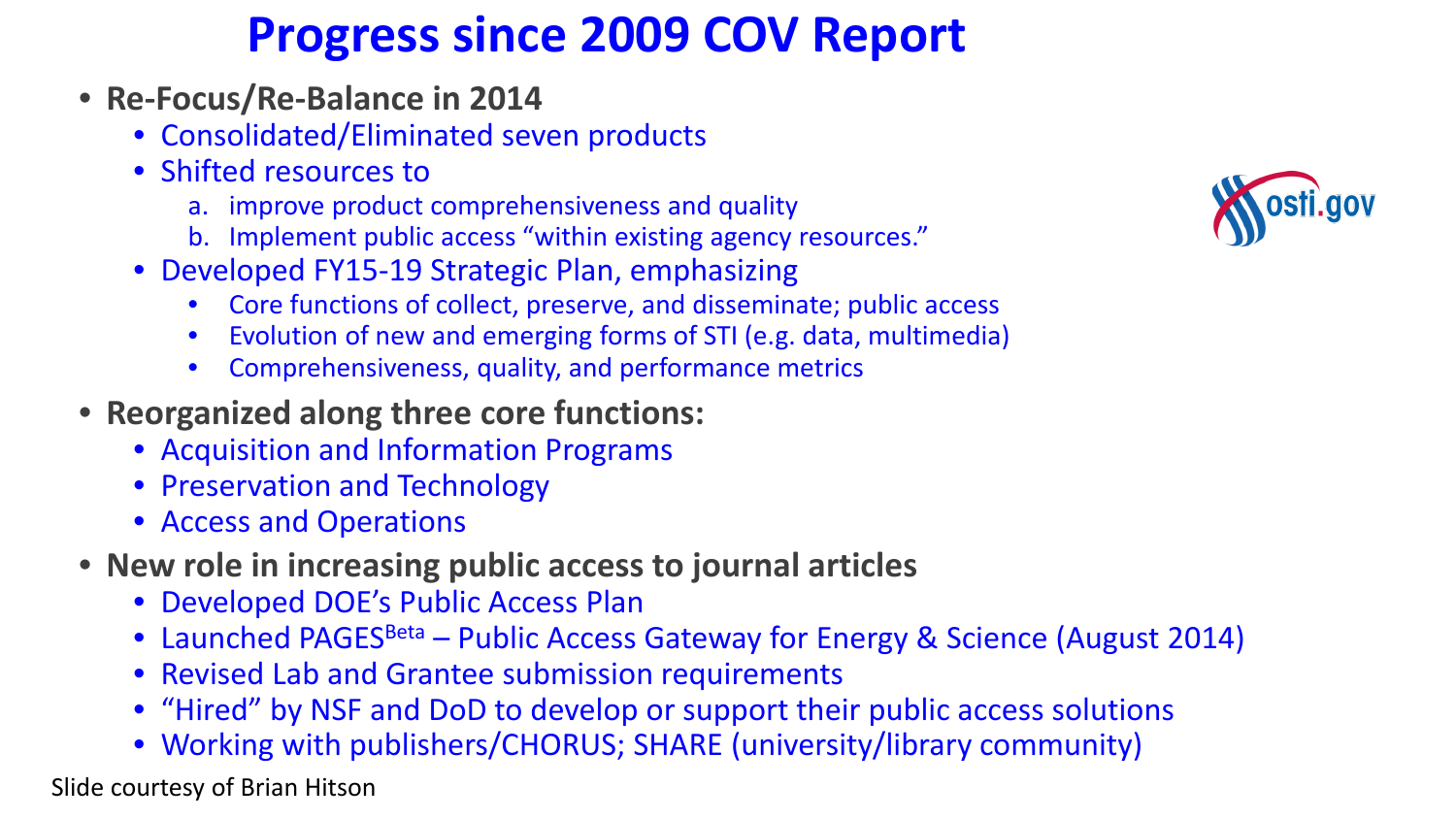### **Response to the Charge Questions**

- Before responding in detail to the Charge questions, it is appropriate here to acknowledge the professionalism of the OSTI organization.
- All of the presenters were knowledgeable and enthusiastic about their subject area.
- From the Director down, all the staff in OSTI were very motivated and committed to delivering excellence.
- It was particularly impressive to see how OSTI had stepped up to the challenge of increased public access to research journal and conference papers.
- The staff had also thought innovatively about future developments and challenges.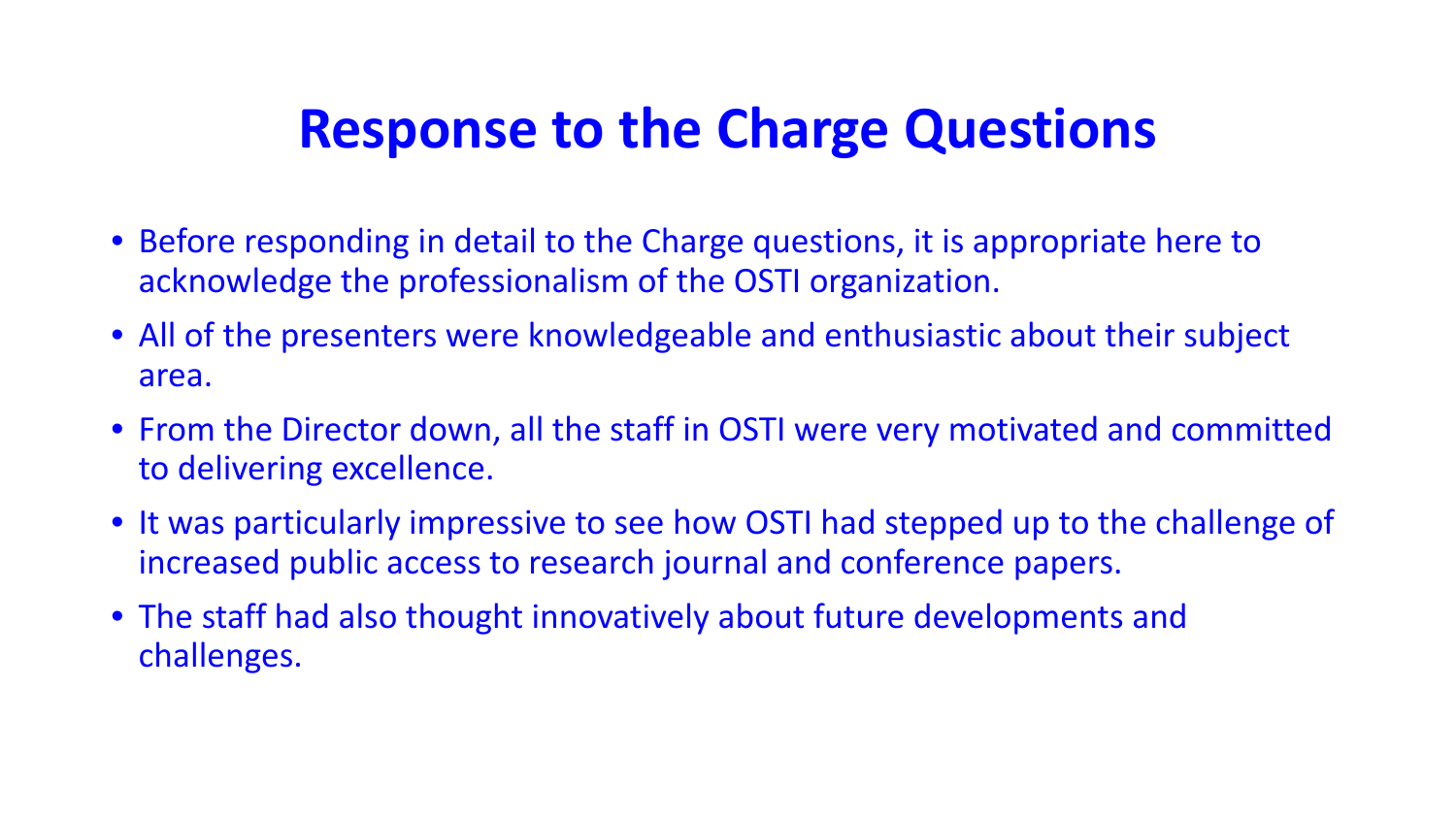### **Charge question (a): Are the current OSTI products and services best in class and are they the most critical for the OSTI mission given the present constrained budget environment?**

- OSTI's products and services are professional and generally well done, and it is welcome that they are now more focused on the search and discovery of DOE STI R&D.
- OSTI is a charter member of CENDI a US interagency working group of senior STI managers. OSTI operates Science.gov, CENDI's flagship, cross-agency STI product for searching US Government scientific and technical information.
- OSTI was the first US federal agency to be a member of the DataCite organization. With its Data ID Service, OSTI can now provide researchers with DOIs for their datasets. These datasets are then made available to users via OSTI's Data Explorer database. The Data ID Service is clearly a valuable and forward-looking service offered by OSTI.
- Many of OSTI's services do incorporate leading-edge technologies and, in this sense, can clearly be regarded as 'best in class':
	- SciTech Connect offers a powerful semantic search capability
	- ScienceCinema video service integrates automated audio-indexing technology
	- WorldWideScience.org uses automated language translation technology.
	- OSTI also offers an innovative federated search capability in NLE<sup>Beta</sup>, Science.gov, and WorldWideScience.org.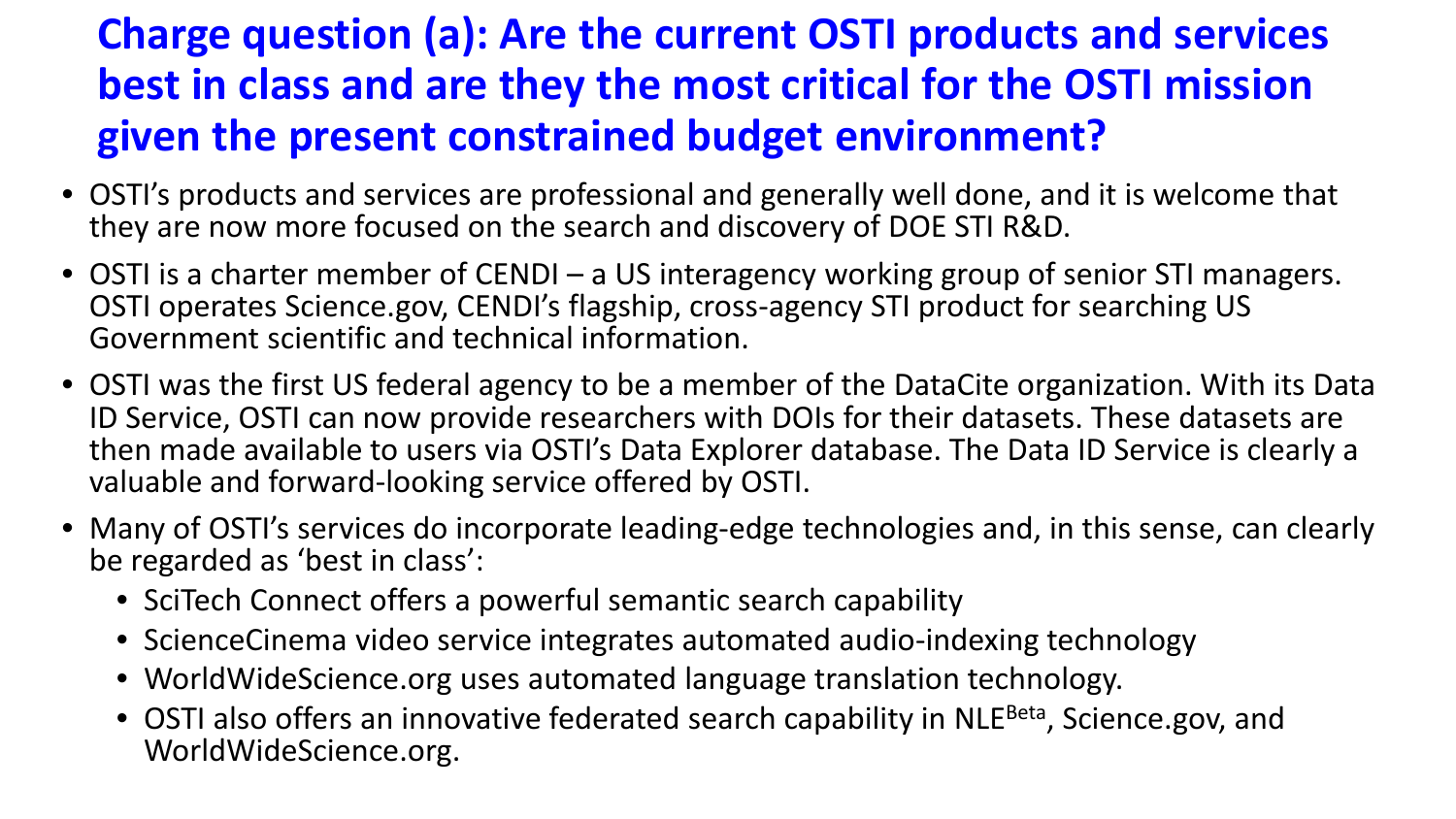### **Charge question (a): Are the current OSTI products and services best in class and are they the most critical for the OSTI mission given the present constrained budget environment?**

- The ScienceCinema video indexing service is an interesting addition to the SciTech tool and contains a significant collection of videos and has implemented a nice search capability. However, additional work on improving metadata such as source credits and information is needed. It was also not clear what analysis was done to determine that video was the most critical priority for collection versus images, audio, etc.
- OSTI has made great strides recently and their most recent product releases appear to have elements that are best in class. However, a focus on unifying the product set, reducing redundancy, and improvements in content coverage will be required before they can claim to be fully best in class.
- One OSTI service that was found not to be best in class is the ESTSC software service. This service and its software inventory seems very outdated and out of touch with the leading DOE research software developers. The ESTSC model of charging for software seems unlikely to be an attractive offer given the open source culture of the scientific research community. GitHub is an interesting example of a modern software repository with tools that support the open source community software development process.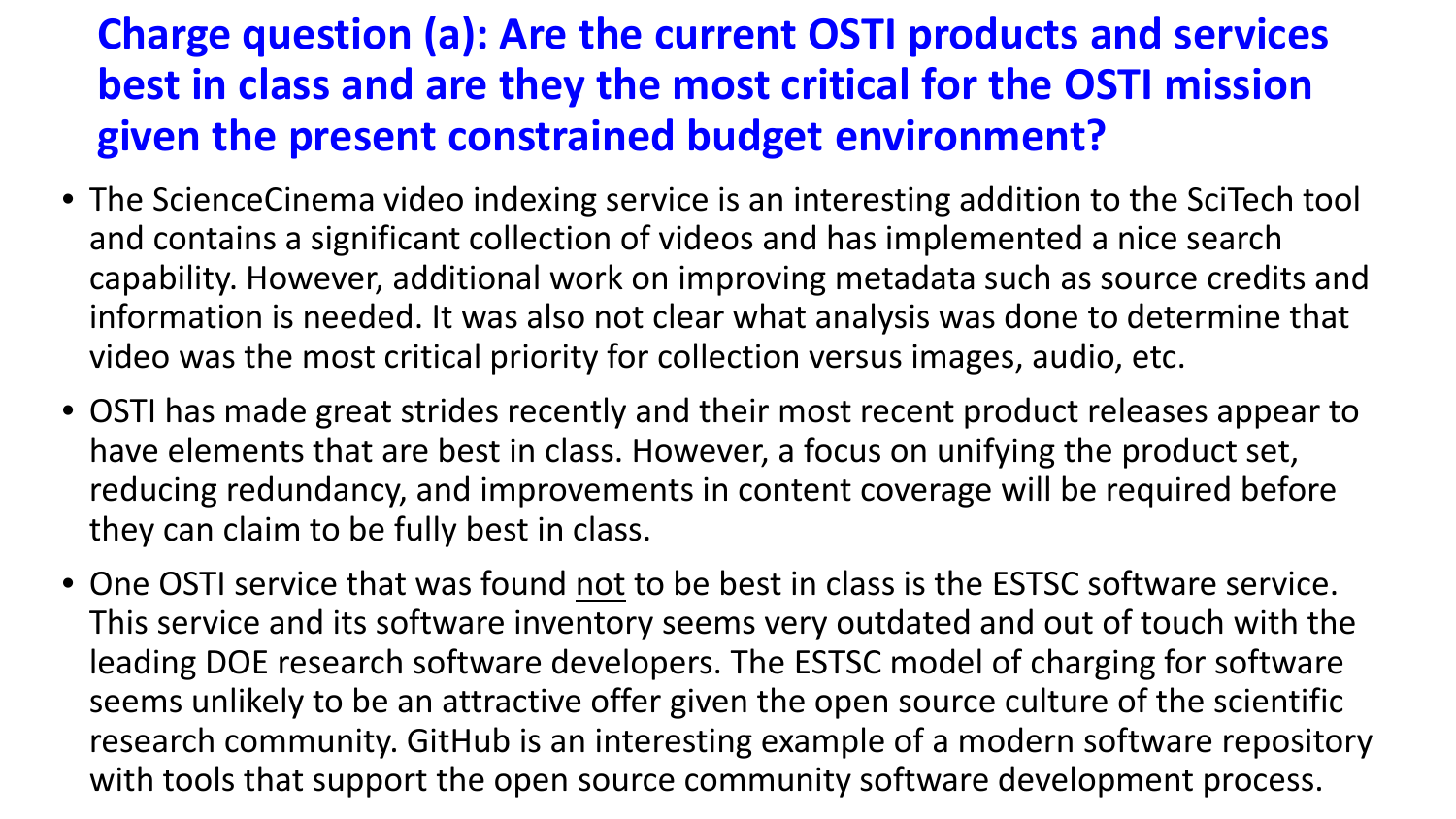## **DOE PAGESBeta and OSTI's Public Access Role (1)**

- In terms of providing public access to the full text of journal articles, the NIH, with its National Library of Medicine and its PubMed Central repository, has a significant head start on all other federal agencies.
- The NCBI PubMed Central site also provides access to a large number of specialist biomedical databases. Their Entrez cross database search engine can then find supplementary information relevant to the PubMed Central article.
- At present then, the NIH PubMed Central service must be regarded as best in class among the federal agencies.
- OSTI's rapid development of the DOE PAGES<sup>Beta</sup> service and the associated further development of their E-Link service for submission has been impressive.
- This role in implementing the DOE's Public Access Plan is clearly critical for the fulfillment of OSTI's mission.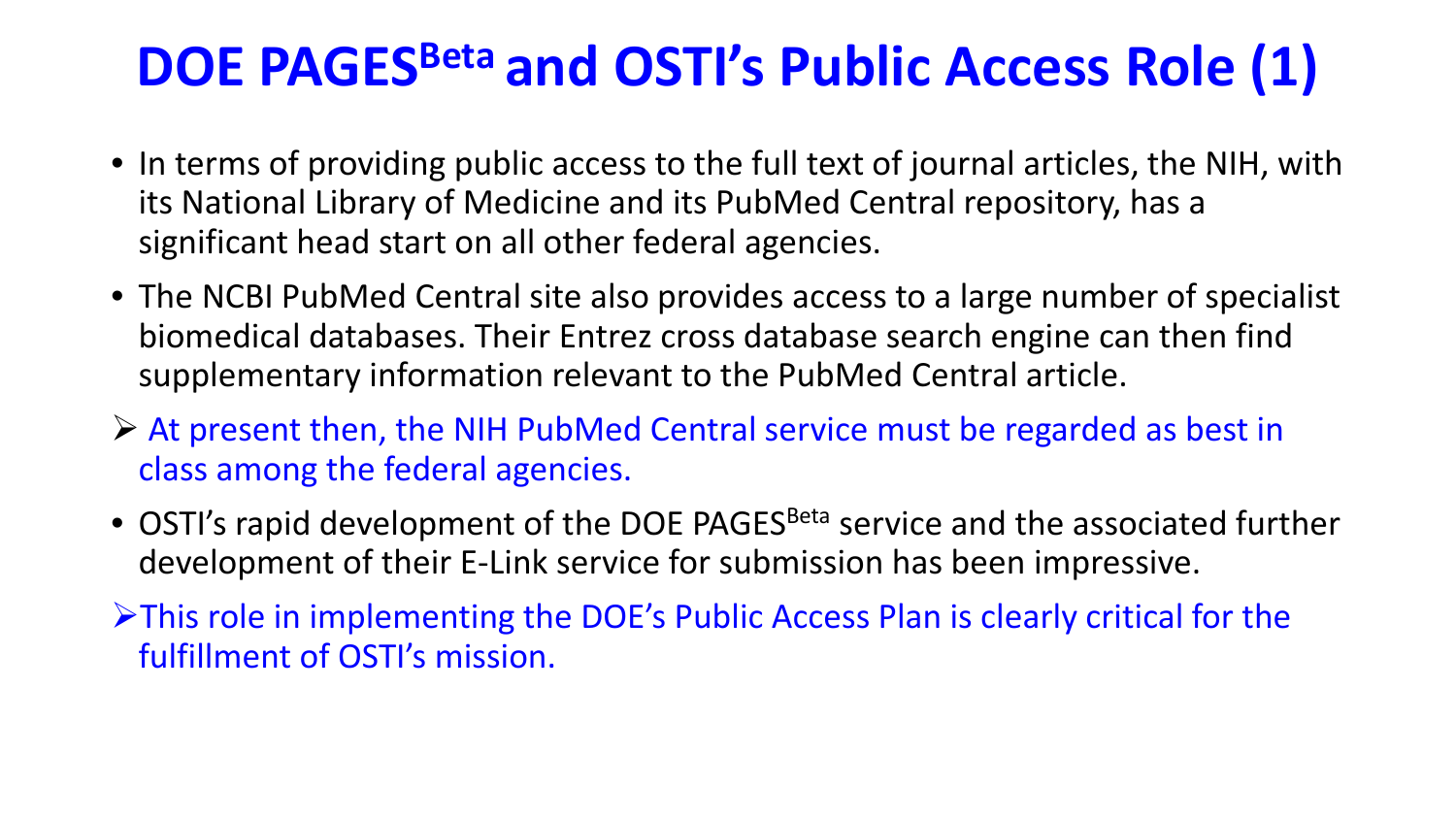### **The CHORUS Consortium**

From the DOE Public Access Plan:

- 'The publishing community is developing a multi-publisher portal, the Clearinghouse for Open Research of the United States (CHORUS), to provide access to journal articles resulting from government funding.'
- 'Such an activity offers considerable economies in the integration of article metadata and links for publishers who want to participate in DOE's public access efforts.'
- 'PAGES, however, can operate successfully independent of CHORUS.'
- $\triangleright$  Still much skepticism from academic library community about the DOE collaborating with CHORUS
- $\triangleright$  Elsevier just announced a change to its long-standing 2004 policy increasing the 12-month embargo period to a 12 – 48 month period
- $\triangleright$  Institutional repositories are concerned about the confusion this is causing
- $\triangleright$ The academic research libraries are also developing their own software portal for open science called SHARE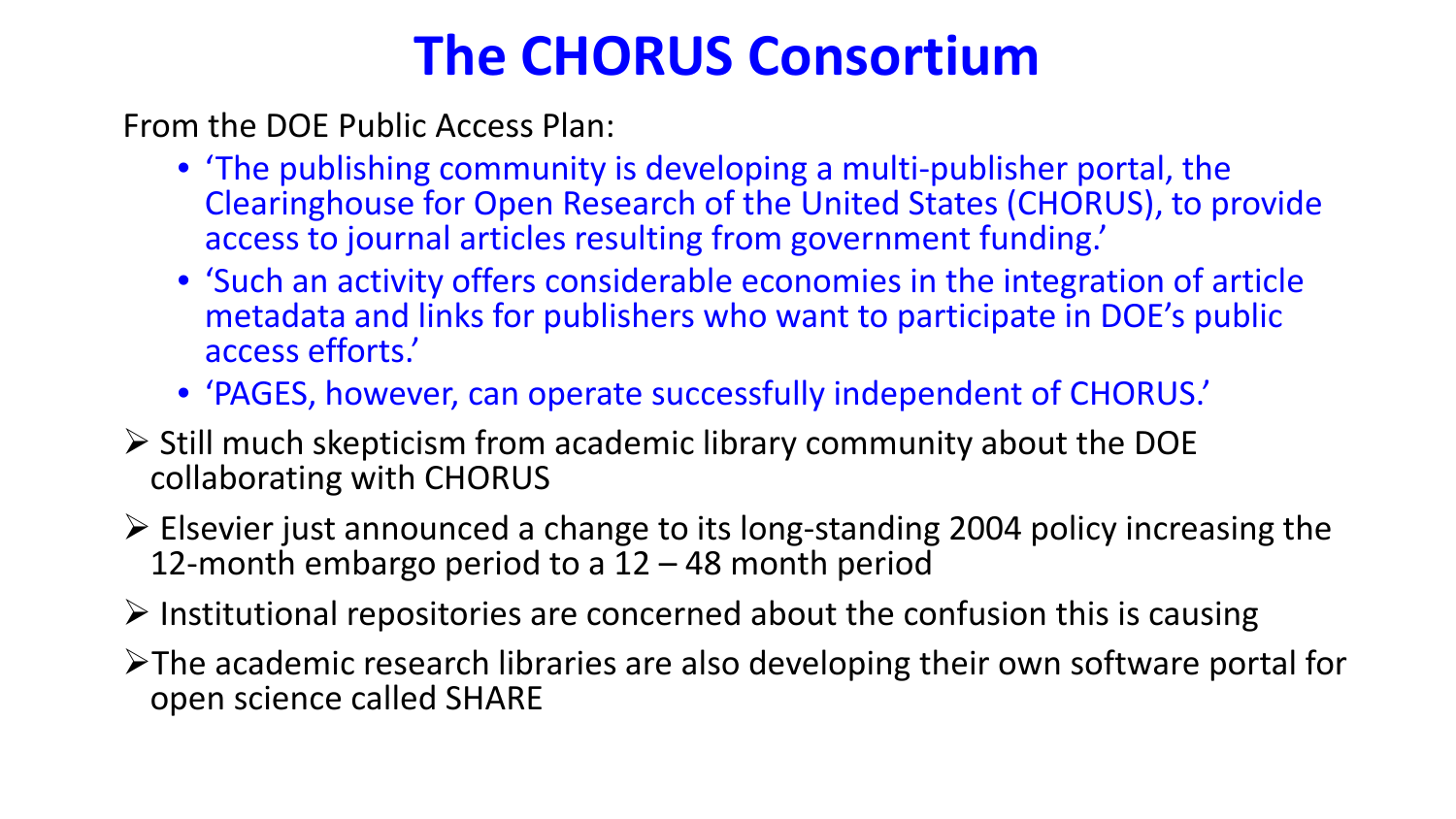### **Publisher non-compliance: back-up plans**

According to the DOE Plan:

- 'During an "administrative interval" of up to twelve months, PAGES will not provide access to the full-text manuscripts. During this time, metadata including links to the publishers' VoR will be discoverable through the PAGES search interface and via PAGES APIs'
- 'PAGES will automatically reconcile DOIs submitted by DOE authors and by publishers to determine whether the VoR is accessible by the end of the administrative interval. In cases where the VoR is not accessible, PAGES will display a link to the accepted manuscript.
- 'In all cases, OSTI will maintain a dark archive of manuscripts to be used in the event links become broken or full text access is otherwise interrupted or discontinued. The dark archive will be part of the Department's Enterprise Data inventory.'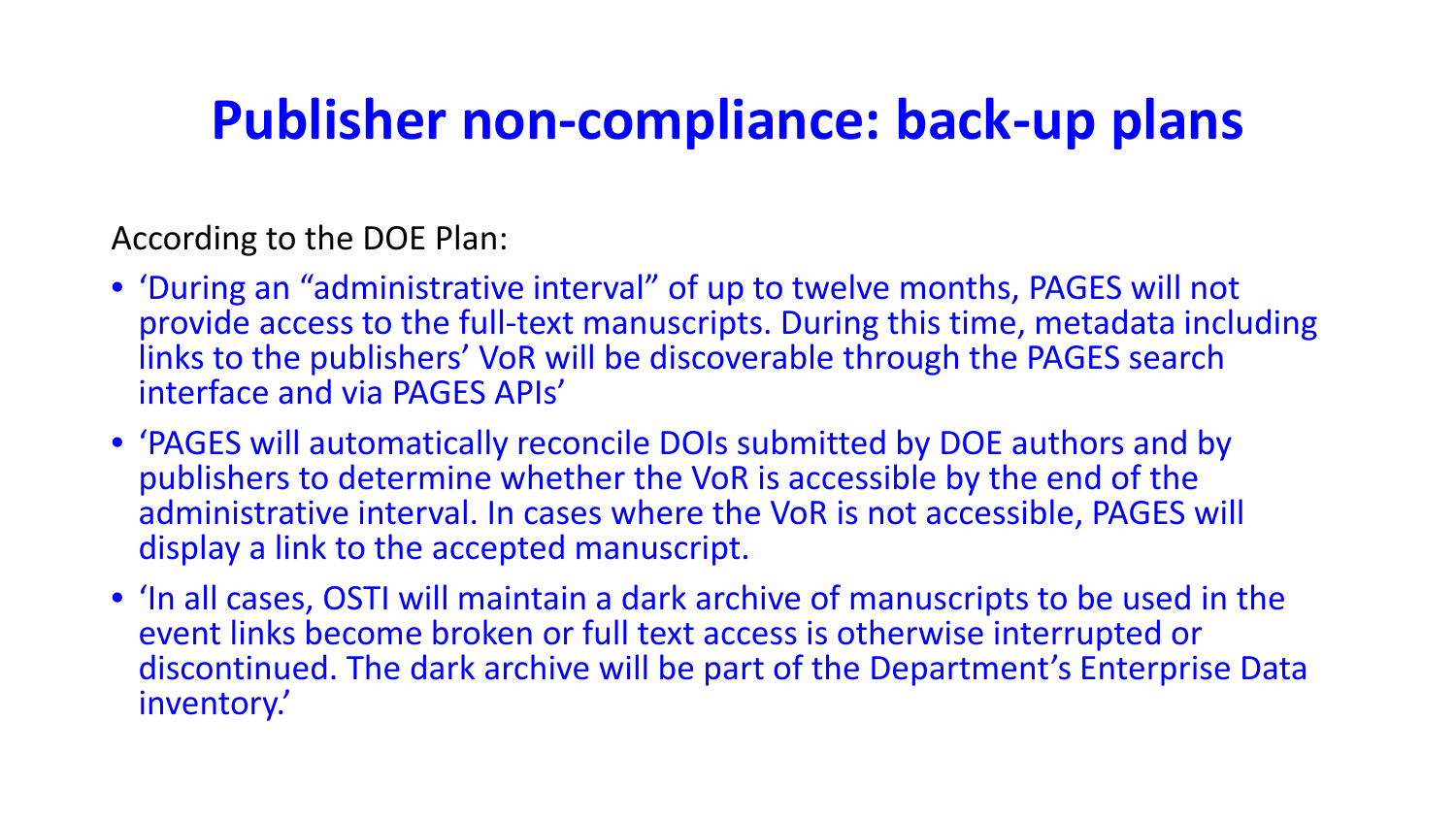## **DOE PAGESBeta and OSTI's Public Access Role (2)**

- At present the DOE PAGES<sup>Beta</sup> service must be regarded as a promising newcomer to the public access agenda.
- Perhaps surprisingly, it already seems clear that OSTI's DOE PAGES<sup>Beta</sup> service could prove to be an attractive alternative solution to that offered by the NIH.
- Both the NSF and DOD funding agencies are working with OSTI and are committed to following the PAGES solution to implement their public access plans.
- The DOE PAGES<sup>Beta</sup> could emerge as best in class in a few years and the collaboration with NSF and the DOD represents a great opportunity for DOE and OSTI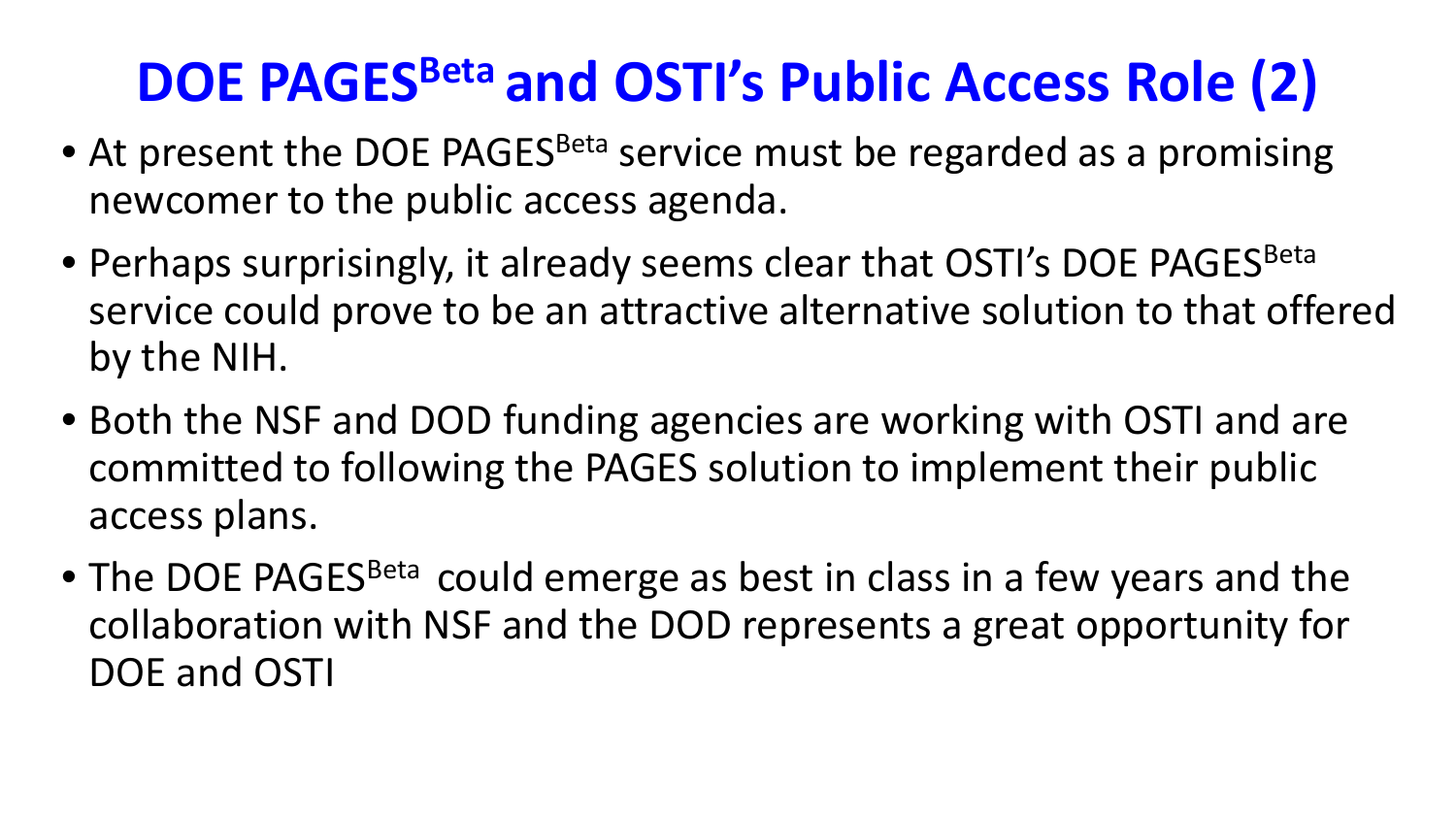### **Charge question (b): Do OSTI products and services fulfill customer needs now? (1)**

- In order to answer this Charge question, it is necessary to separate the different types of customers being served by OSTI's products. We note that:
	- From the usage statistics there appears to be significant take-up of OSTI services by the public and by commercial services.
	- Unfortunately, OSTI's services do not appear to be widely used by the DOE researcher community, a community that is specifically called out in OSTI's mission statement.
	- In respect of outreach to the DOE researchers, very little seems to have changed since the COV of 2009.
	- As a result the services are more targeted towards librarians than researchers and the OSTI services seem cumbersome by comparison to existing domain specific solutions (e.g. the INSPIRE system at SLAC).
- OSTI provided comparative evidence for the quality of its services but it sees its natural peer organizations to be other national library services, rather than community archives (e.g. Earth Systems Grid Federation, High Energy Physics INSPIRE/arXiv and Astronomy ADS), or public sharing sites such as ResearchGate, GitHub or NanoHub, which offer very different and more interactive ways of sharing knowledge.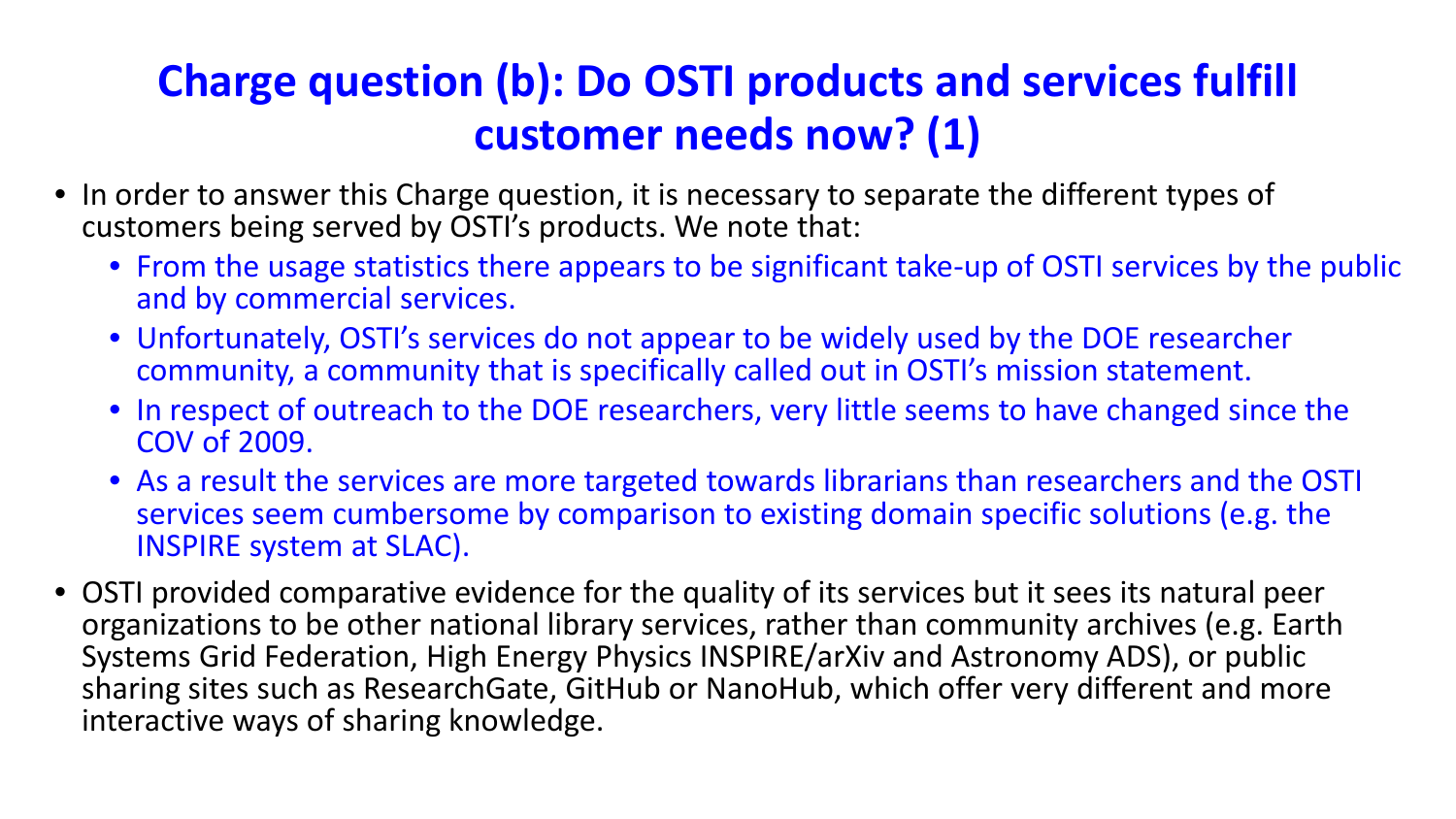### **Charge question (b): Do OSTI products and services fulfill customer needs now? (2)**

- We note that certain classes of customers (such as major DOE data program managers in ARM and CDIAC) are satisfied with existing OSTI products and services, and see OSTI as one of the few solutions (and the only DOE supported one) for their needs. They also see OSTI as being open to tailoring and improving their services based on their needs.
- Researchers see the need for more integration of the different services and an improved user interface. Using user-interface simplification best-practices to unify and reduce redundancy in the toolset could make the user's experience of OSTI service better for researchers.

#### **Comment**

• Further development of OSTI products targeted at DOE researchers must involve dialog with the DOE research scientists.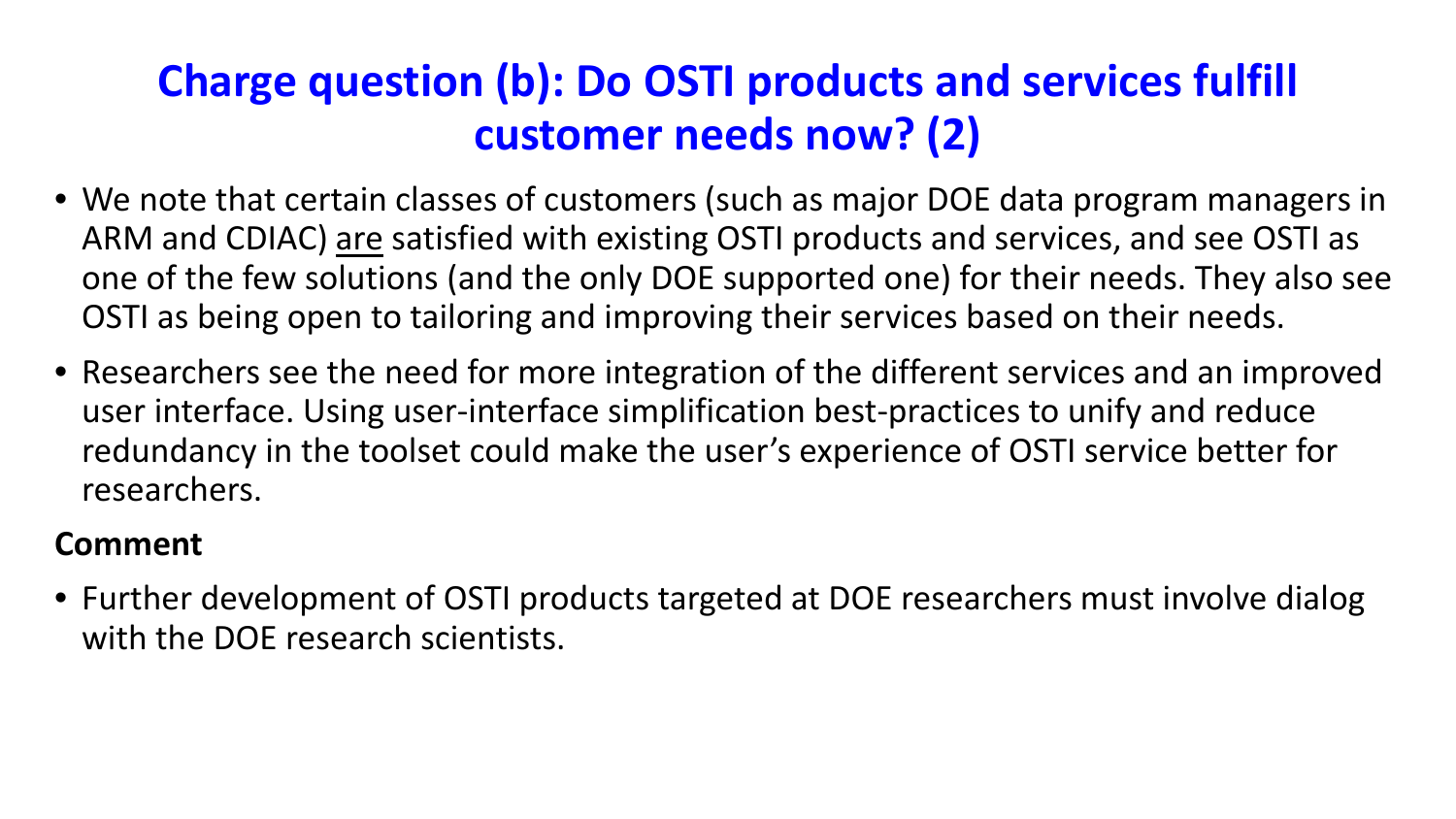### **Charge question (c): Are the OSTI products and services positioned to evolve to fulfill customer needs in the future? Has the OSTI strategic plan appropriately addressed the rapid evolution of technologies, research product types, and ways in which research results are communicated and shared?**

- In their presentations, the OSTI staff showed a good awareness of the likely evolution of the services with respect to linking publications to data. The Data ID Service is a useful start and OSTI's involvement with CrossRef, FundRef, DataCite, and the ORCID organizations will be valuable.
- OSTI's vision for providing '*named user'* functionality could clarify the issue of which part of their customer base they are addressing. Adding some *'social functionality'* could also help bring the interactivity of OSTI services up to the level of the best research community tools.
- The emerging challenge of collecting electronic versions of graphs, tables, and images in papers does not seem to be currently addressed in detail in OSTI's plans. Although data, software, images and video are all part of OSTI's larger data vision it must be emphasized that OSTI and the DOE STIP community must work closely with the DOE research community if they are to develop new useful services for today's researchers.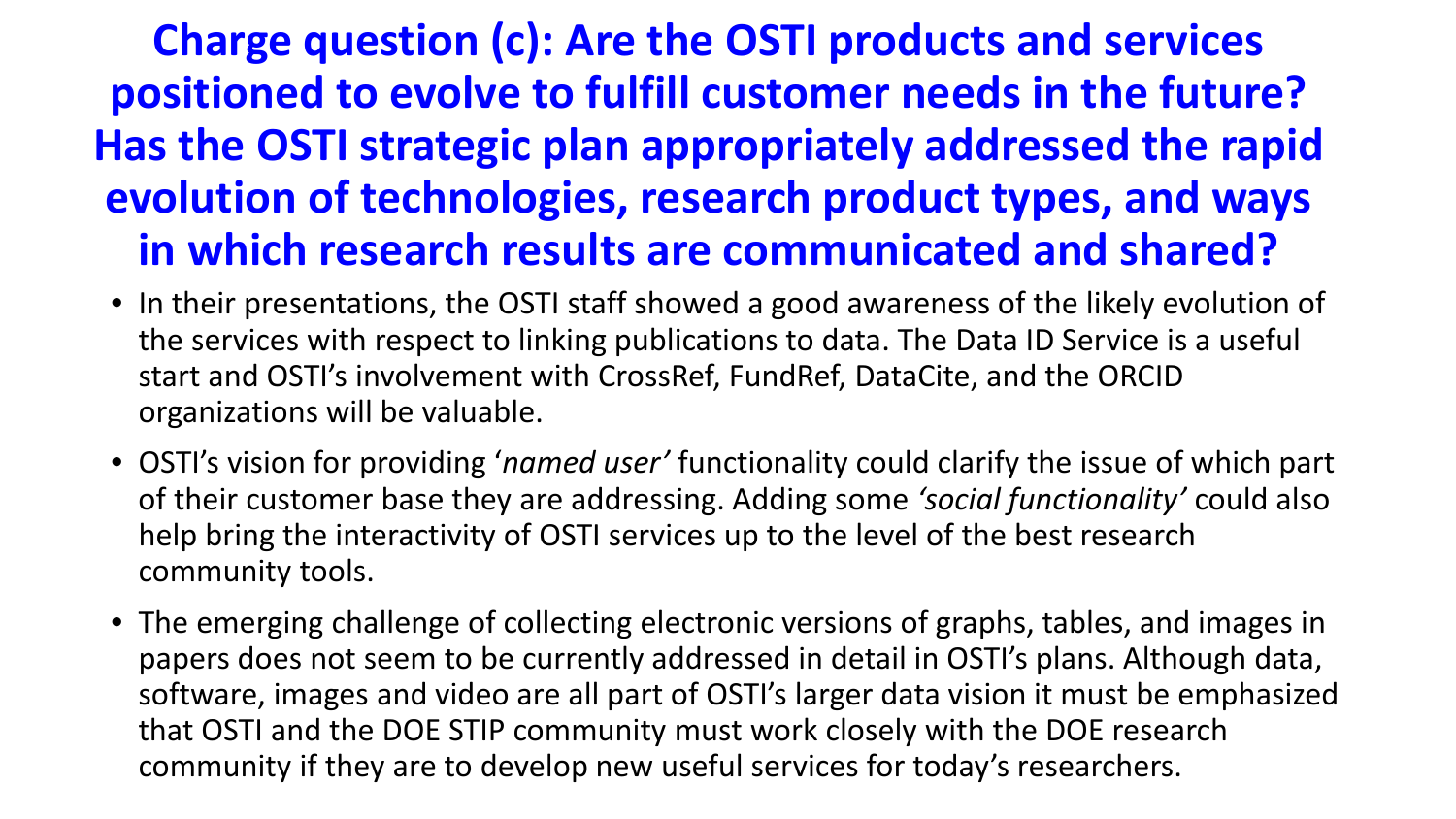### **Charge question (d): What is the national and international standing of OSTI with respect to similar organizations whether at other U.S. Federal Agencies, DOE Laboratories, or universities? In what areas must OSTI be a clear leader to fulfill its mandated responsibilities to the DOE? (1)**

- OSTI has a leadership role with the CENDI interagency group in operating the Science.gov gateway to government science information. This offers a federated search service across 60 scientific databases and 200 million pages of scientific information.
- The recent development of the DOE PAGES<sup>Beta</sup> service for access to research journal articles has won the respect of the NSF and the DOD (DTIC) who are considering using the OSTI system for delivering their public access plans. This is an area in which OSTI must be a clear leader to fulfill its mandated responsibilities.
- The OSTI services employ a range of innovative technologies not uniformly available from their peer international scientific information organizations.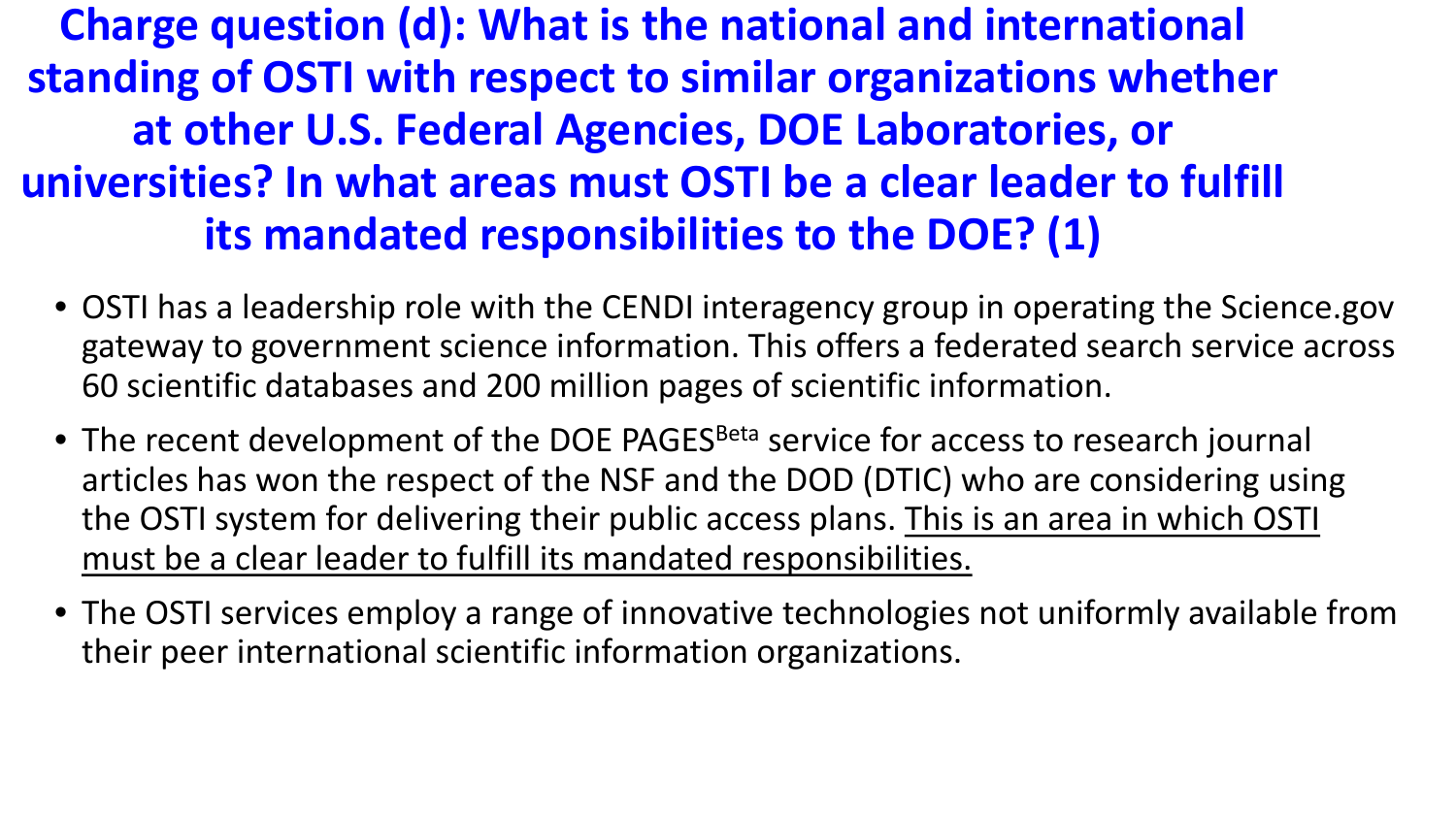### **Charge question (d): What is the national and international standing of OSTI with respect to similar organizations whether at other U.S. Federal Agencies, DOE Laboratories, or universities? In what areas must OSTI be a clear leader to fulfill its mandated responsibilities to the DOE? (2)**

- In terms of international leadership and recognition, OSTI is a founder member of the WorldWideScience Alliance and is responsible for providing novel real-time searching and translation services over globally-dispersed multilingual scientific literature to the other Alliance members.
- OSTI products and services compare well with those delivered by similar organizations in Canada (CISTI), France (INIST-CNRS) and the German National Library of Science and Technology (TIB).
- Because of its recognized expertise in information management, OSTI was invited to chair the Technical Activities Coordinating Committee of the International Council for Scientific and Technical Information (ICSTI).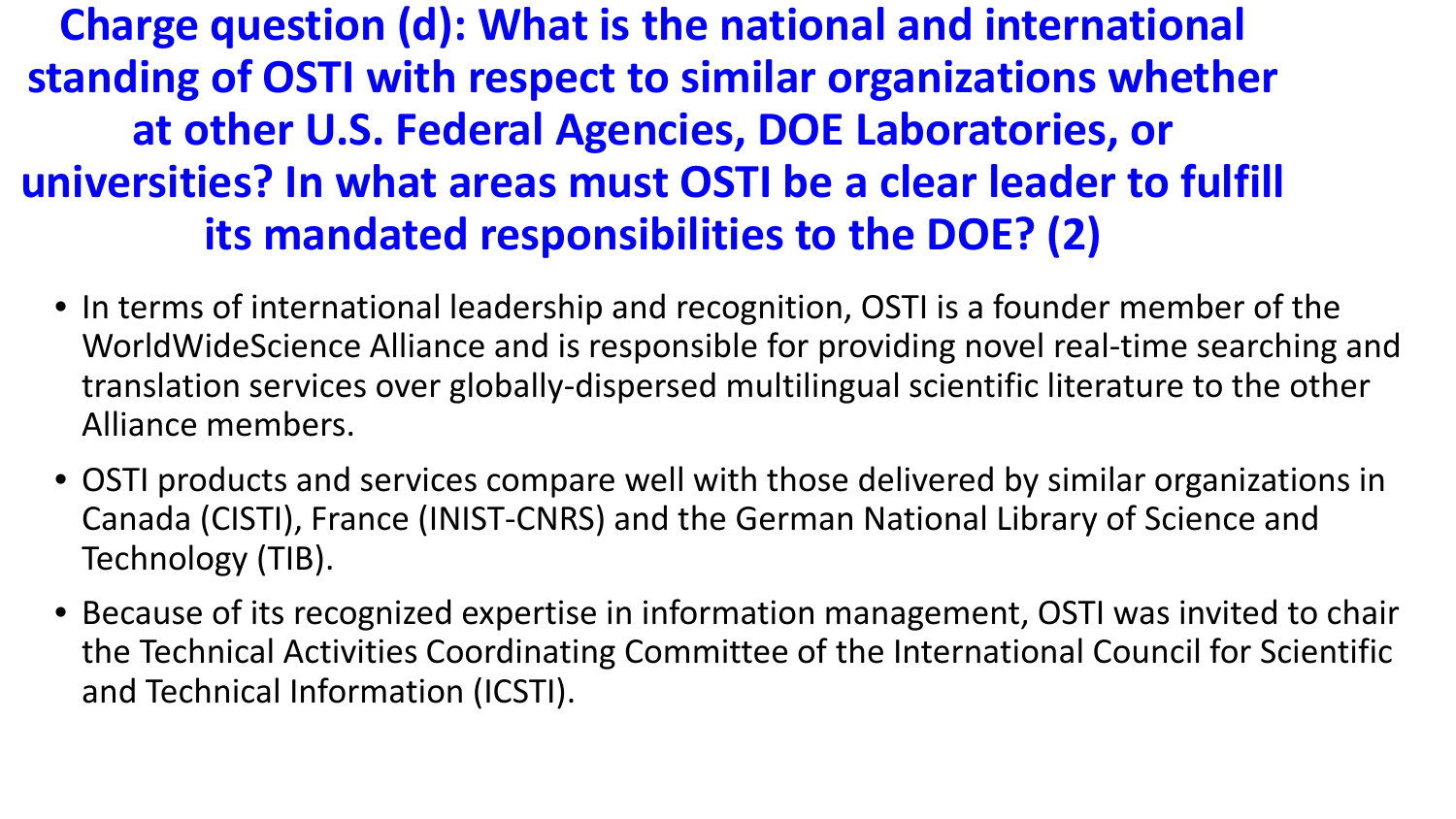#### **Response to supplementary questions (1)**

- **1. Is the mission statement sensible in the light of the statutory authorities?**
	- The OSTI mission statement is entirely appropriate in targeting DOE researchers and the public.
- **2. Is OSTI organized and staffed to accomplish today's mission?**
	- The recent re-organization of OSTI in terms of its three core functions has given OSTI clearer focus on DOE research results.
	- It is likely that some changes to the mix of technical expertise at OSTI will be required to design and develop services suitable for modern science environments. This could be acquired either through new hires or by collaboration with existing DOE lab researchers and librarians.
	- If OSTI is to take on a larger role with respect to data it needs to expand its expertise in this area.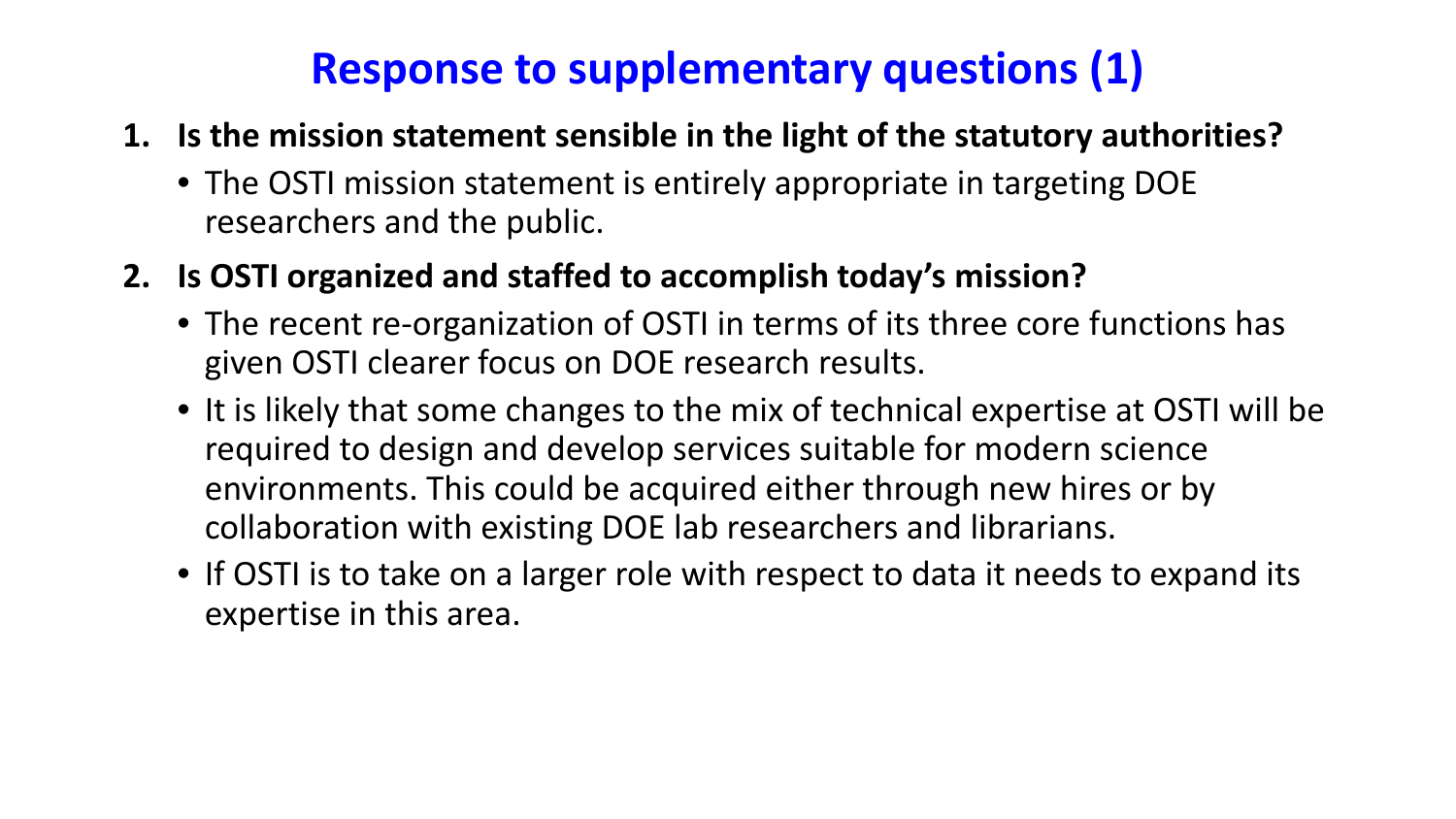#### **Response to supplementary questions (2)**

#### **3. Are the current and planned OSTI products and services the correct ones?**

- The products and services need to be targeted for at least three different communities the traditional library and information management community, the DOE research community, and the general public.
- The automated collection of publications and provision of public access versions should remain a top priority for OSTI. Optimization of the publication collection method could significantly reduce the burden on the data submitter (e.g. requesting only the DOI, organization, funding info, and a pdf) and significantly increase collection completeness.
- The start on collecting multimedia content is valuable but improvements in metadata and consideration of the priorities of different types of multimedia should be undertaken.
- The Data ID Service is a critical first step towards making datasets citable and linking data to publications. Other data collection, federating, and brokering services may be the next step.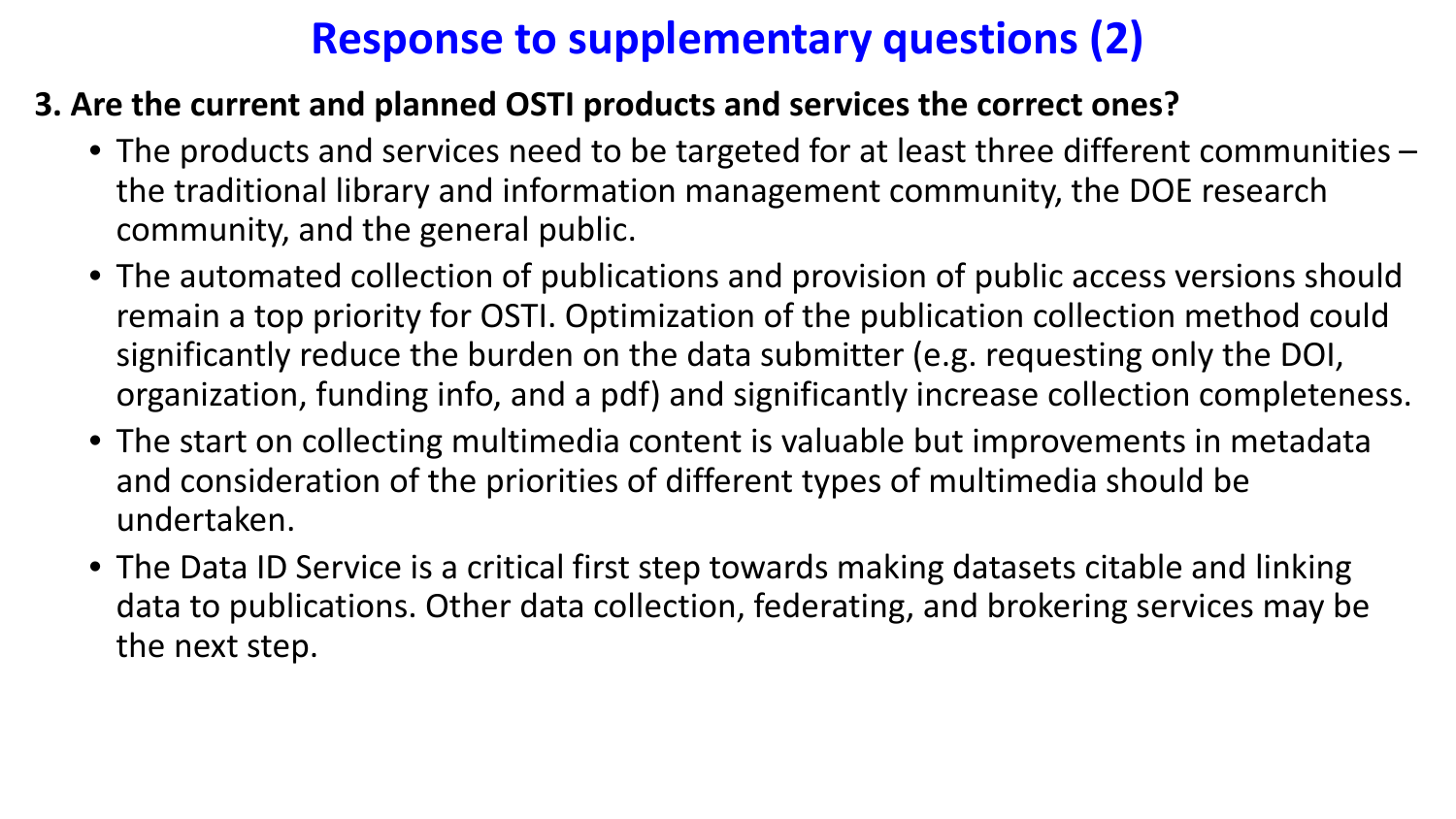#### **Response to supplementary questions (3)**

#### **4. What suggestions would the subcommittee make for the next steps?**

- Initiate some serious two-way outreach and dialog with the DOE Labs research communities to better understand what services they would like and use.
- A more detailed analysis of Google/Bing search results on DOE R&D could help determine in which areas OSTI should focus to deliver complementary functionality.
- Discuss tool usability issues with the DOE research community with a view to developing an integrated 'one stop shop' approach to STI services
- Enlarge the STIP management by 'researcher champions' from each Lab. The lab library staff need to work with researchers to understand the issues of research reproducibility and open science that require linking data and software to research publications.
- With the STIP management, OSTI needs to develop the necessary skills to advise researchers about the required Data Management Plans. This could include discussion about possible data repositories for long-term storage of large data sets as well as how to release sufficient data to support the conclusions of the journal article.
- Discuss approaches to **partner** with the DOE labs and researchers to improve content completeness and help reach the DOE goal.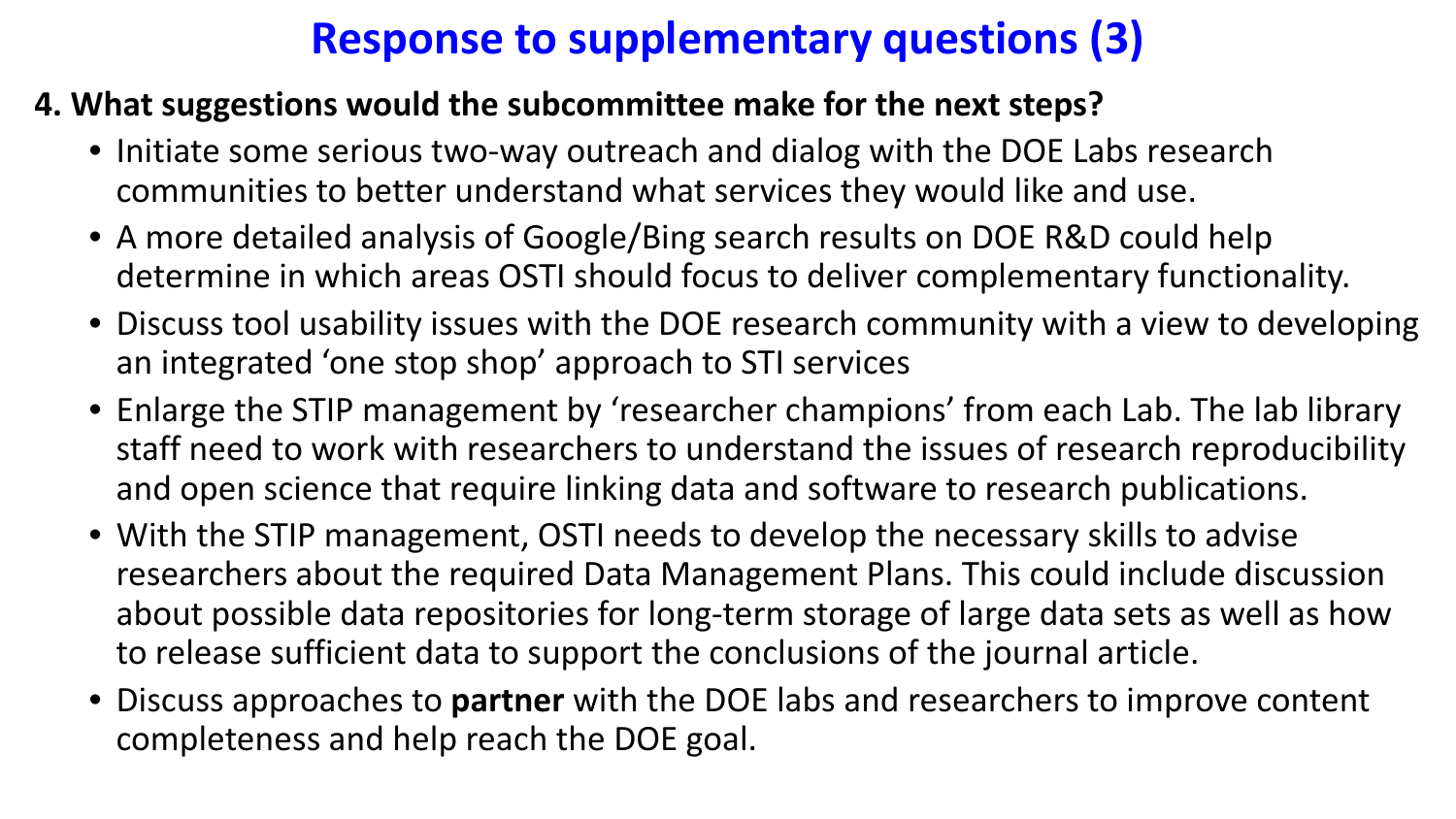### **Recommendations (1)**

- 1. If OSTI is to truly fulfill its mission to create products and services to make '*R&D findings available and useful to DOE researchers'*, it needs to initiate a vigorous outreach program with the DOE Lab researchers. This must involve listening to researchers needs and understanding the strong and weak points of existing community sites.
- 2. To promote a successful implementation of the public access requirement issued by OSTP, OSTI needs top-down support from DOE in clearly communicating that this is not a requirement/burden imposed by OSTI but rather a government-wide and DOE-wide requirement meant to share federal research results and accelerate scientific progress. In this regard, labs, grantees, and their authors need to be incentivized to comply with this requirement, which OSTI is helping them to fulfill, and one such incentive could be a measurable expectation expressed in labs' annual performance plans.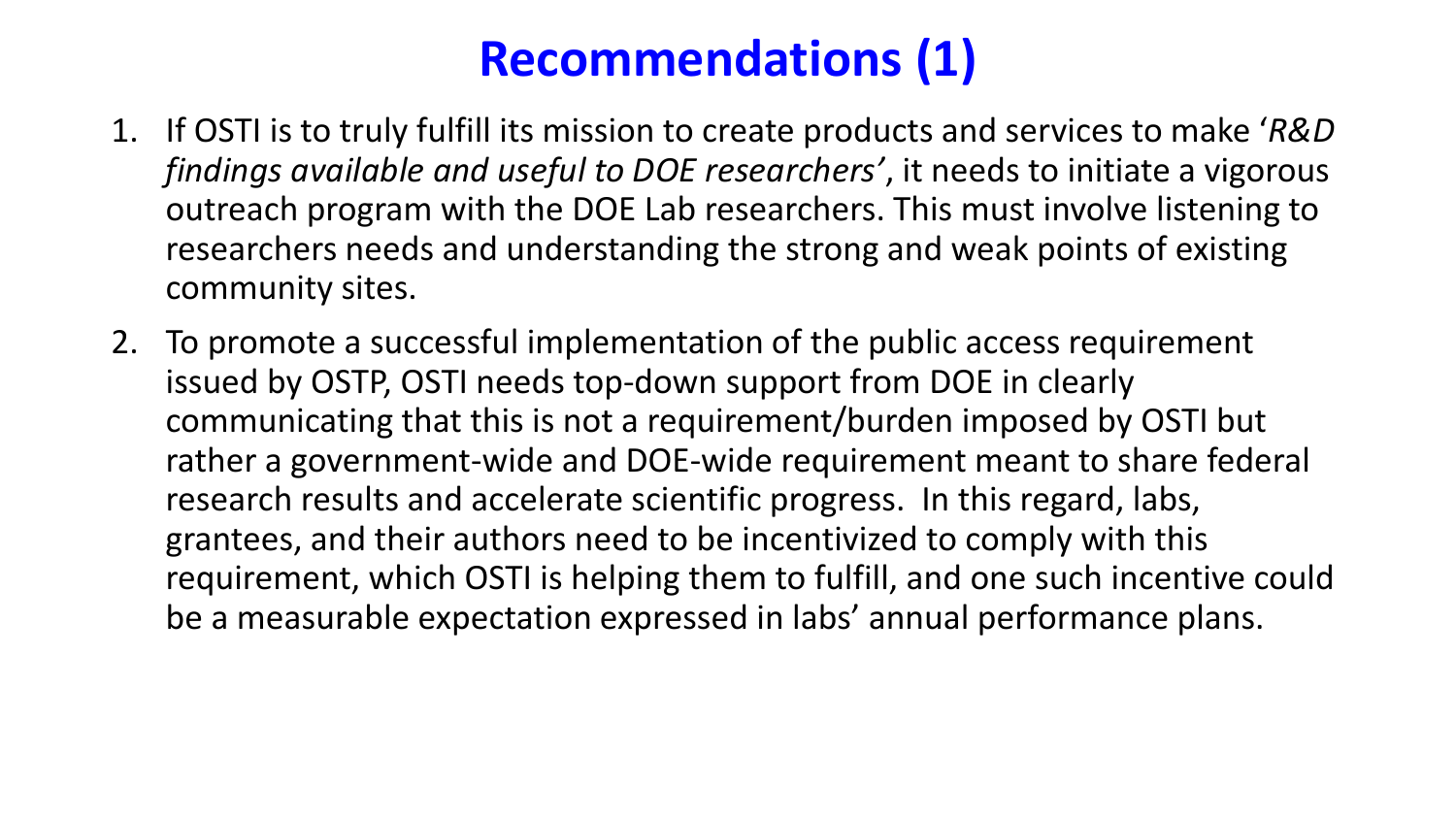### **Recommendations (2)**

- 3. OSTI should work with the DOE research community to re-invent the ESTSC software service. With the key DOE scientific software developers on board – such as the linear algebra '*LAPACK team'* and the parallel computing message passing '*MPI team'* - this could be a very popular service internationally. In addition, releasing software in support of a research publication needs to be supported.
- 4. Work with the Labs to identify 'researcher champions' who can work with the STIP community to strengthen the link to researchers. This could include advice on Data Management Plans and target data repositories.
- 5. OSTI should work aggressively to continue toward a unified user environment with a limited number of, clearly delineated, non-redundant tools and develop a master plan for future development and areas of expansion through community input.
- 6. Through partnership with the national lab librarians and researchers identify and address publication content gaps and develop clear instructions and guidelines regarding content submission requirements. Significantly improving the completeness of coverage of the publications collection will require creative solutions.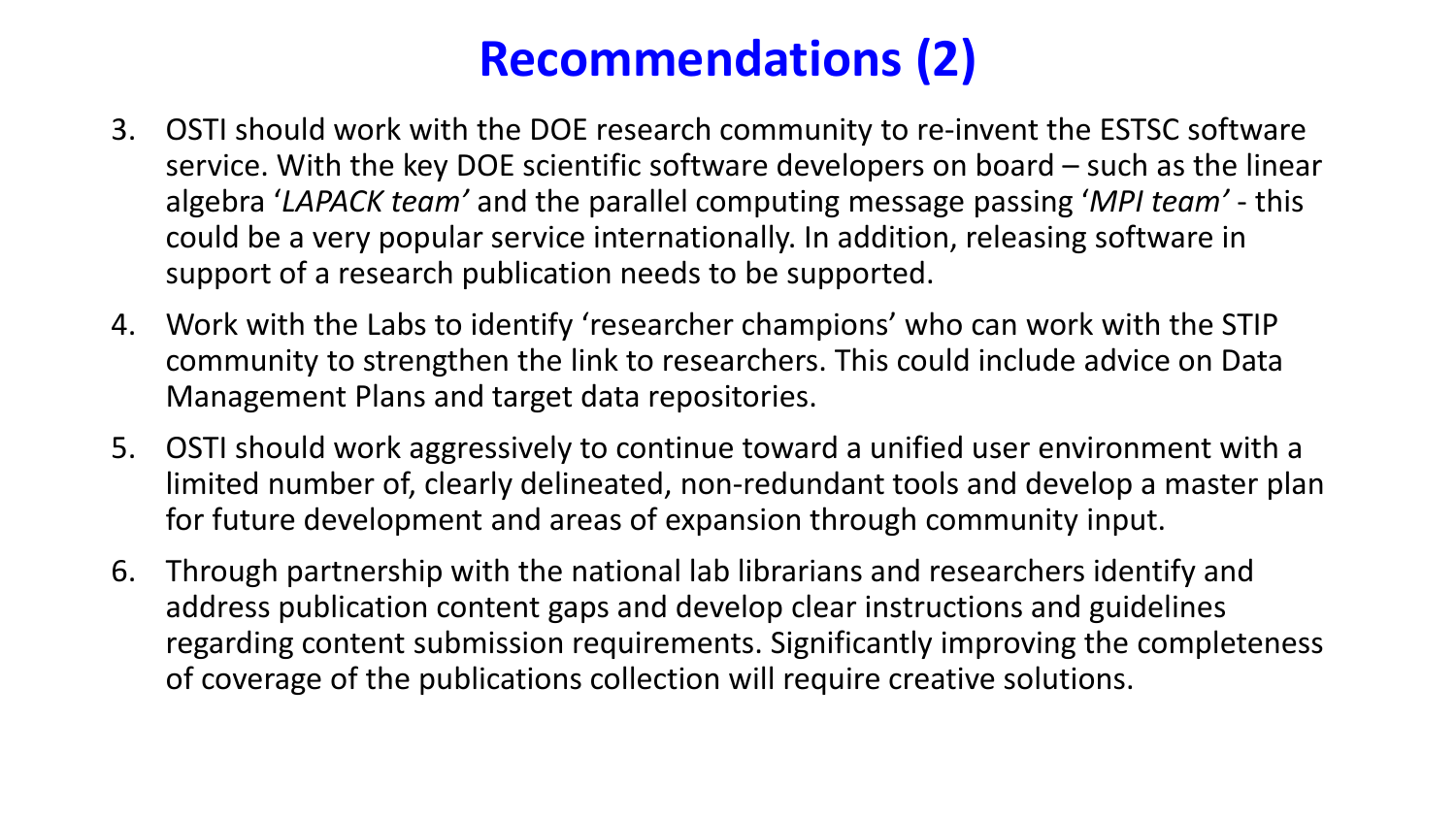### **Towards a Data Management Framework for DOE (1)**

Question: Could there be a useful role for OSTI and the STIP management team in developing and advising researchers on DMPs appropriate for their research projects?

Some suggestions:

- OSTI could work with Office of Science Programs (BEM, BER, BES, HEP, …) and the different research communities in the DOE Labs to develop better solutions for linking data and software to publications.
- OSTI could participate in reviews of the data needs by discipline and identify explicit commonalities and differences between disciplines
- OSTI could participate in collaborative pilots that establish the open data and open science end-to-end infrastructures (data provenance, data workflows, experiment integration).
- OSTI may be able to act as a brokering, clearinghouse instead of the core infrastructure manager for some of these services.
- OSTI must become a clear leader in helping the data policy. It needs to actively strategize on partnering with the national laboratories, industry, and academia to accomplish this.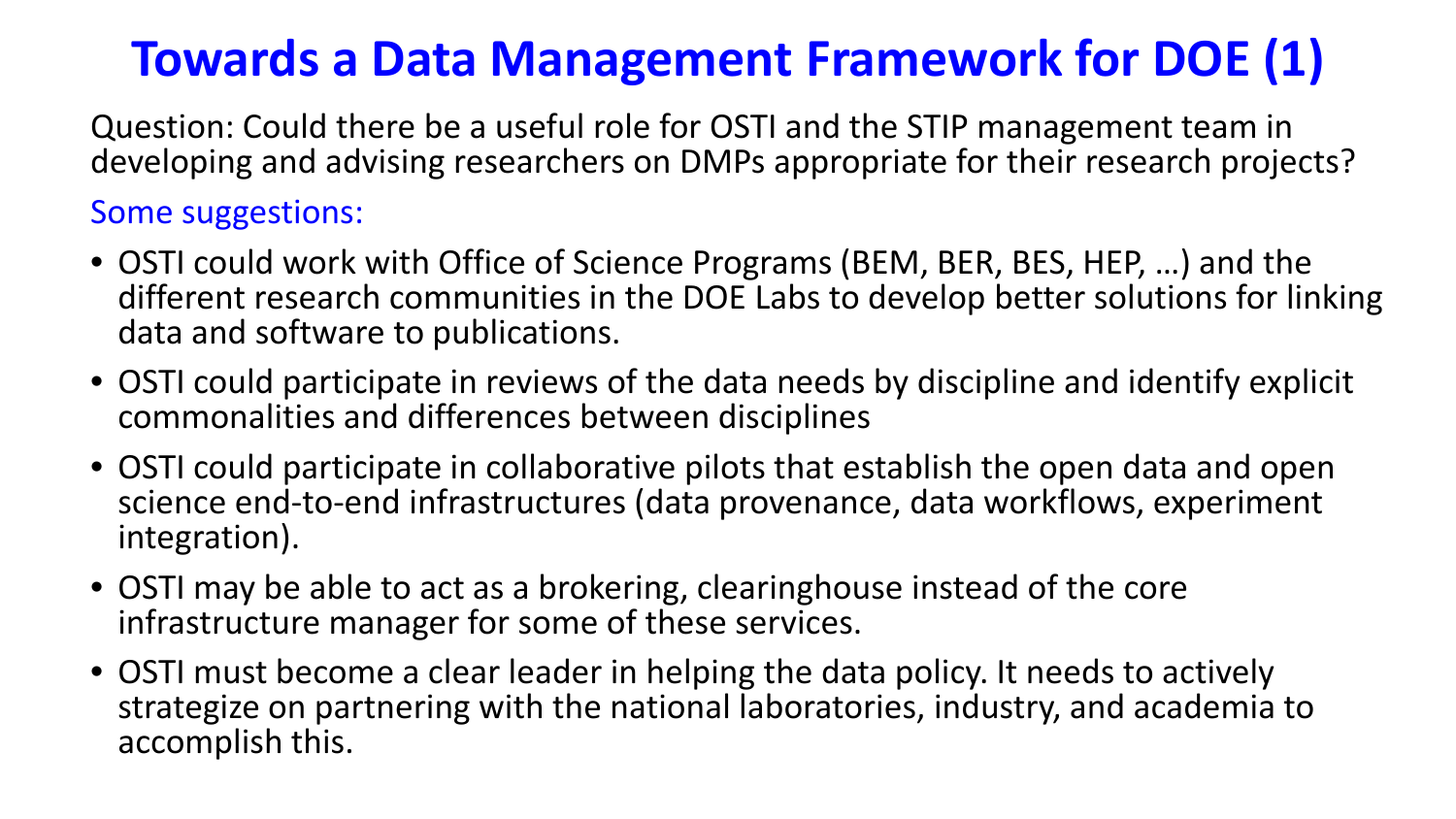### **Towards a Data Management Framework for DOE (2)**

#### Suggestions continued:

- OSTI could assist in the development of an evaluation plan to assess how well the DMP and services support the community.
- OSTI could also develop cost models for manageable and cost-effective data solutions.
- Between a new, relevant ESTSC software service and the data ID service there is a clear opportunity for OSTI to pursue a full integration of software and data together with the link to the published article. This would really bring the words '*Public Access'* to a whole new level.
- Finally, could OSTI play a similar role in the US as the UK Data Curation Centre (DCC)? The DCC offers advice on data issues such as metadata, curation, and preservation options. It also developed the first set of DMPs accessible via their DMPOnline tool.
- OSTI would need to develop some significant additional expertise to play the coordinating and advising roles suggested above.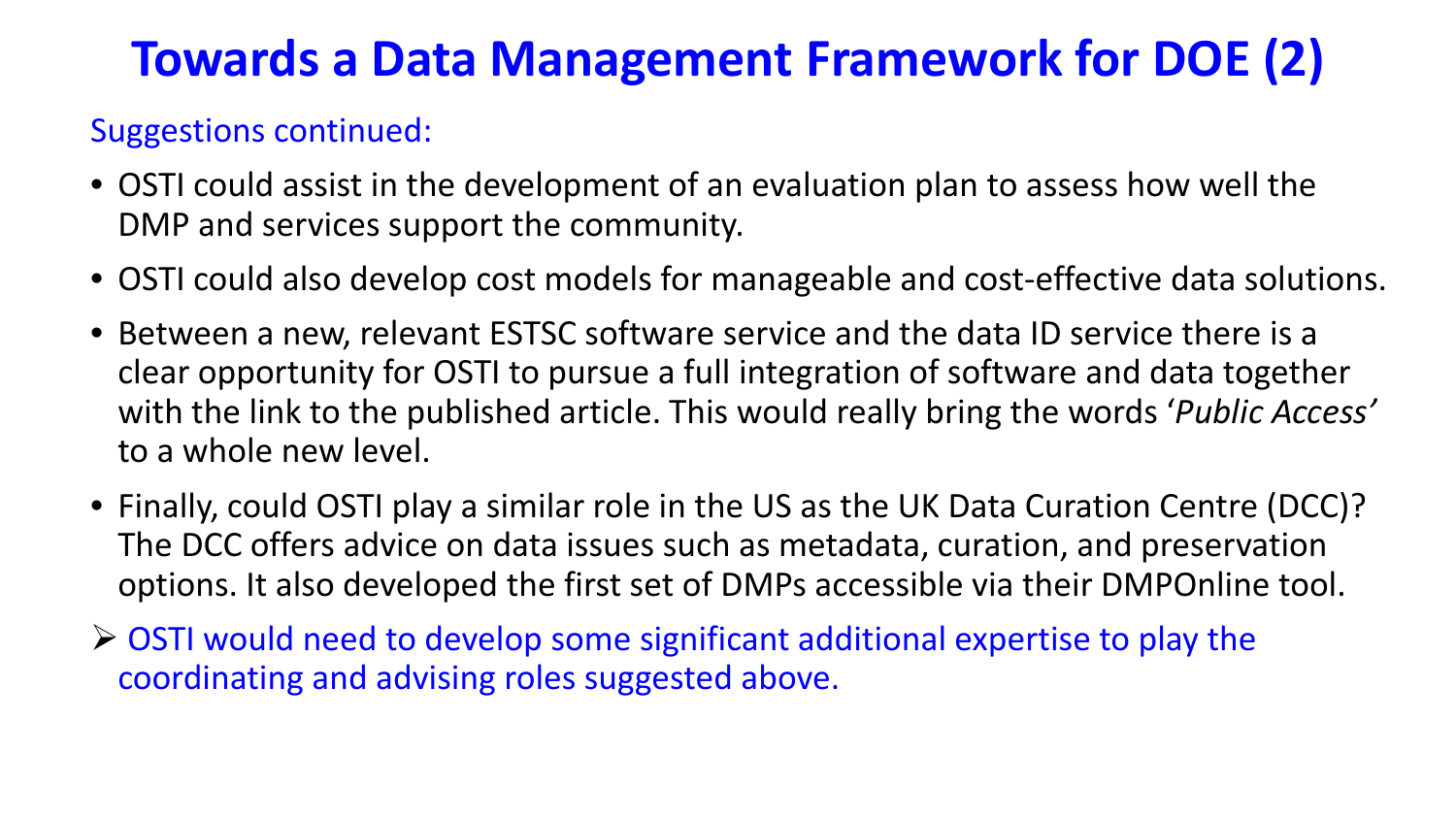## **Epilogue**

- The DOE Public Access Plan commits the Office of Science to leading the way for DOE in the development of a single DOEwide policy for data management planning
- Phased implementation of the requirements of the OSTP memo:
	- Pilot data management policy for the Office of Science by July 28, 2015
	- Single DOE-wide policy by October 1, 2015